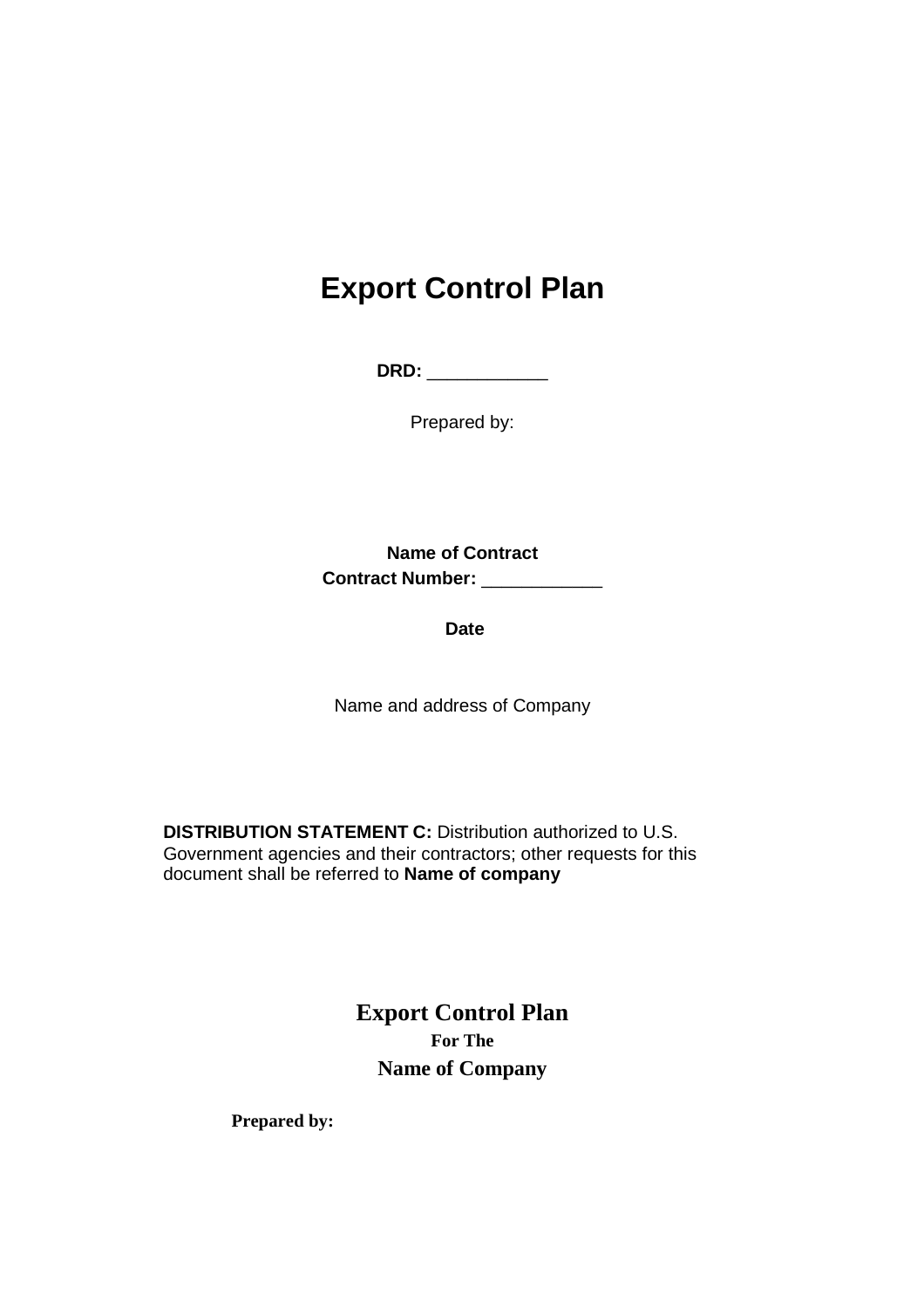|                             | Date |
|-----------------------------|------|
| Peer Reviewed by:           |      |
|                             | Date |
| <b>Quality Reviewed by:</b> |      |
|                             | Date |
| Approved by:                |      |
|                             | Date |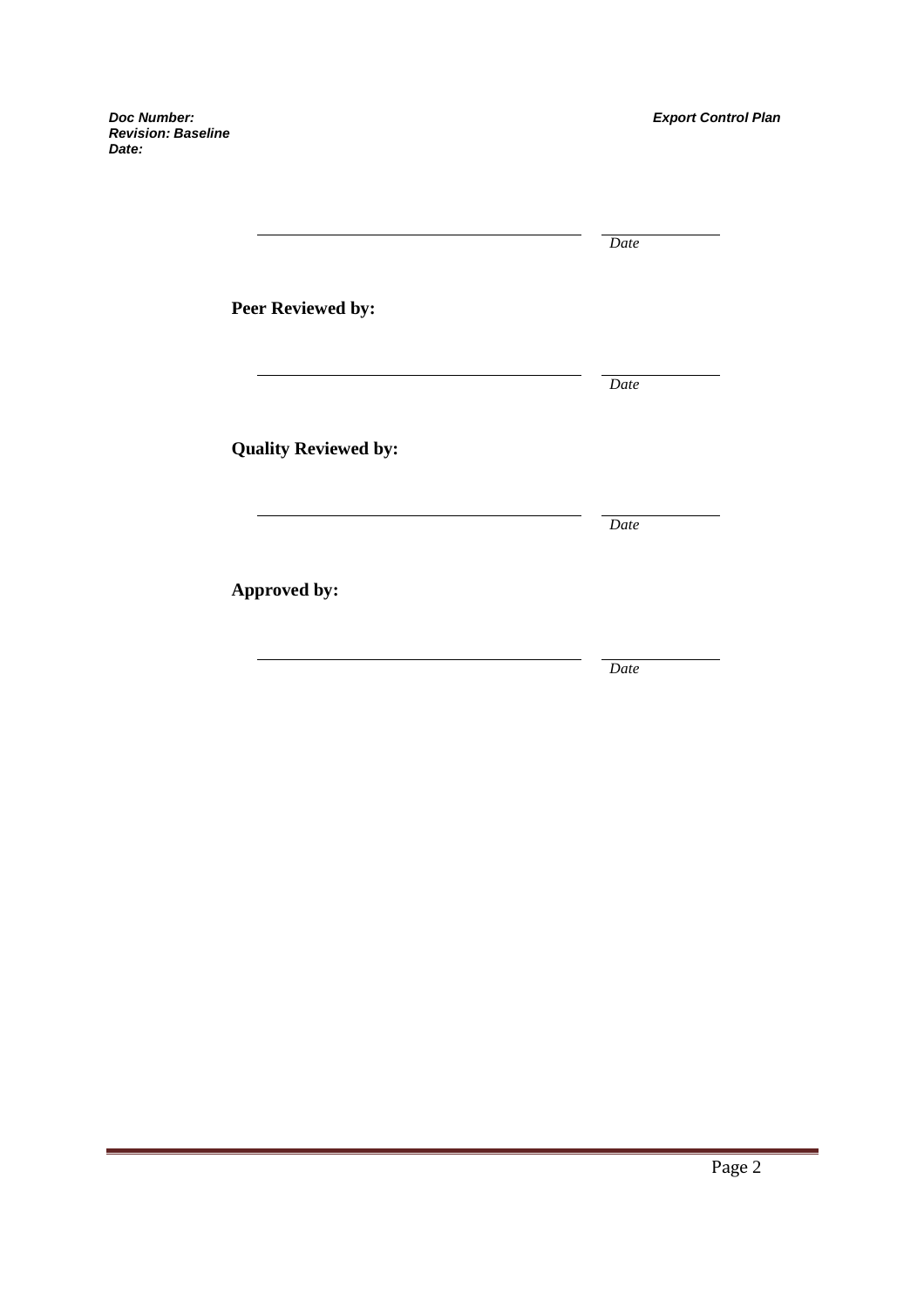## **REVISION RECORD**

| <b>REVISION</b> | <b>DATE</b> | <b>DESCRIPTION</b>     |
|-----------------|-------------|------------------------|
| <b>Baseline</b> | 04/01/2009  | <b>Initial Release</b> |
|                 |             |                        |
|                 |             |                        |
|                 |             |                        |
|                 |             |                        |
|                 |             |                        |
|                 |             |                        |
|                 |             |                        |
|                 |             |                        |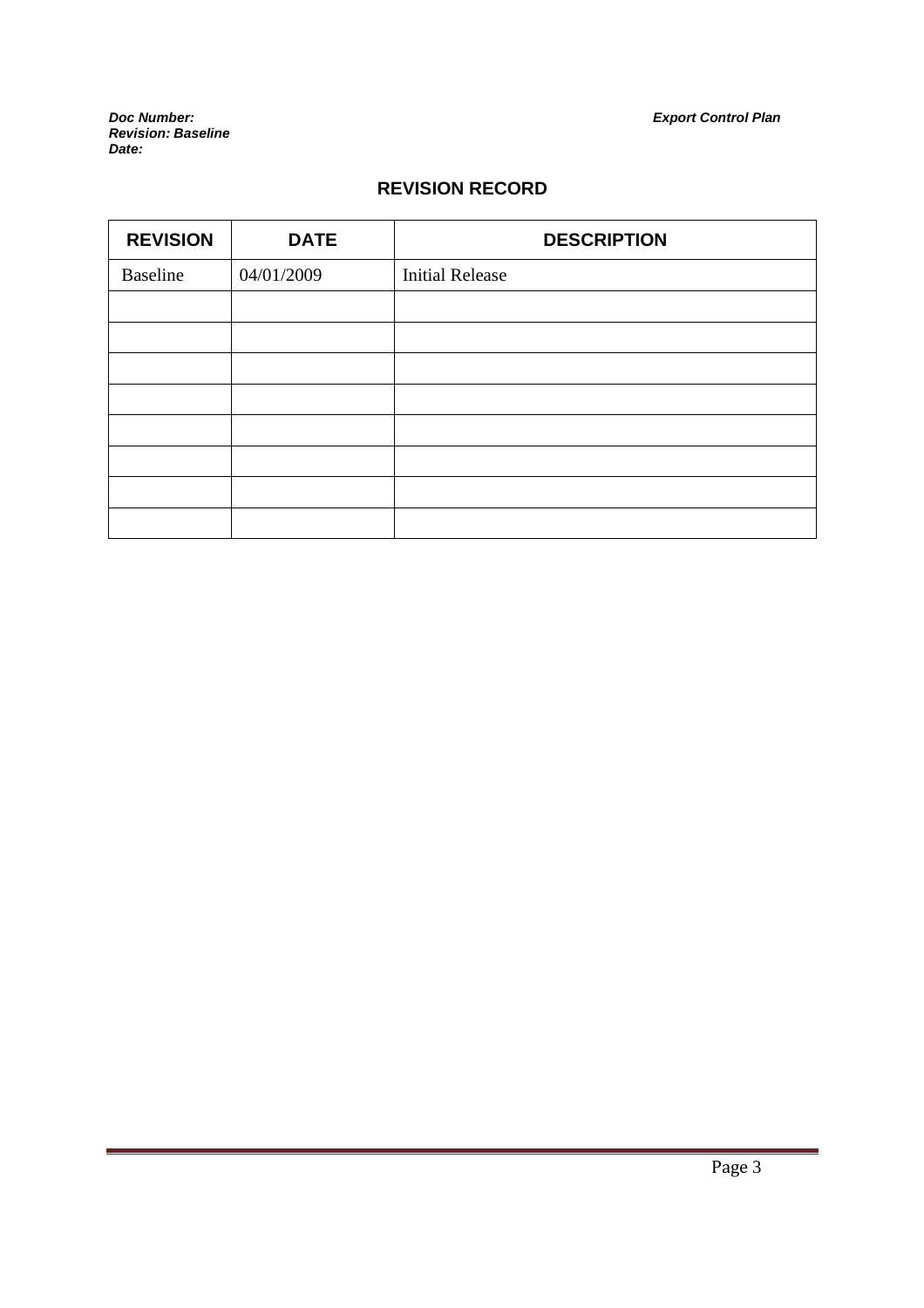# **TABLE OF CONTENTS**

| GETTING SUPPORT FROM THE EXPORT REPRESENTATIVE 10             |  |
|---------------------------------------------------------------|--|
| GETTING THE EXPORT COMPLIANCE DOCUMENTATION TOGETHER 10       |  |
|                                                               |  |
|                                                               |  |
|                                                               |  |
|                                                               |  |
|                                                               |  |
| DETERMINE WHETHER THE EXPORT IS COVERED UNDER AN EXISTING     |  |
| GUIDELINES FOR CLASSIFYING COMMERCIAL OFF-THE-SHELF ITEMS  12 |  |
| DETERMINE WHICH AGENCY OF THE FEDERAL GOVERNMENT HAS          |  |
| DETERNIME THE CLASSIFICATION, FOR EXPORT CONTROL PURPOSES 12  |  |
| DETERMINE THE COUNTRY OF ULTIMATE DESTINATION 13              |  |
|                                                               |  |
|                                                               |  |
| USING THE PRE-EXPORT CLEARANCE AND APPROVAL WORKSHEET  13     |  |
| DETERMINE THE CLASSIFICATION OF THE EXPORT AND WHETHER A      |  |
|                                                               |  |
|                                                               |  |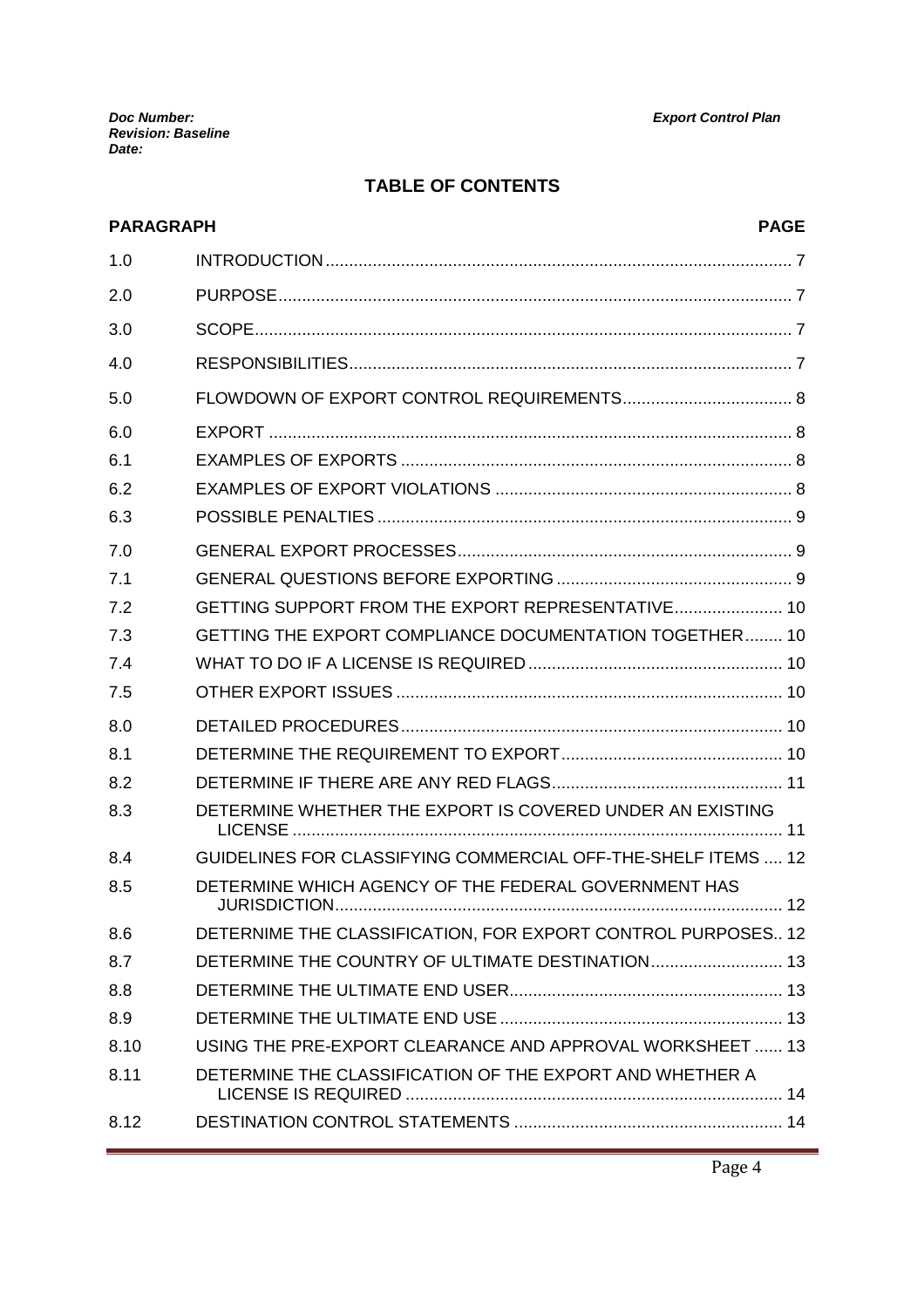| 8.13 |                                                           |  |
|------|-----------------------------------------------------------|--|
|      | 8.13.1                                                    |  |
|      | 8.13.2                                                    |  |
|      | 8.13.3                                                    |  |
| 8.14 |                                                           |  |
| 8.15 | EXPORTING DATA RECEIVED FROM A FOREIGN SOURCE  17         |  |
| 8.16 | VERIFICATION OF END USE AND ADDITIONAL REPORTING  17      |  |
| 8.17 |                                                           |  |
| 9.0  |                                                           |  |
| 9.1  |                                                           |  |
| 10.0 |                                                           |  |
| 10.1 |                                                           |  |
| 10.2 | PUBLIC RELEASE OF SCIENTIFIC AND TECHNICAL INFORMATION 18 |  |
| 10.3 |                                                           |  |
| 10.4 | EXPORTS VIA HAND CARRY WHILE ON FOREIGN TRAVEL 19         |  |
|      | 10.4.1                                                    |  |
| 11.0 |                                                           |  |
| 11.1 | EXPORT POLICES AND PROCEDURES (AS REQUIRED)  21           |  |
| 12.0 |                                                           |  |
| 12.1 |                                                           |  |
| 12.2 |                                                           |  |
| 12.3 |                                                           |  |
| 12.4 |                                                           |  |
| 13.0 |                                                           |  |
| 13.1 |                                                           |  |
| 14.0 |                                                           |  |
| 15.0 |                                                           |  |
| 16.0 |                                                           |  |
| 17.0 |                                                           |  |
| 18.0 |                                                           |  |
| 19.0 | ATTACHMENT A - SUBCONTRACTOR/CONSULTANT EXPORT COMPLIANCE |  |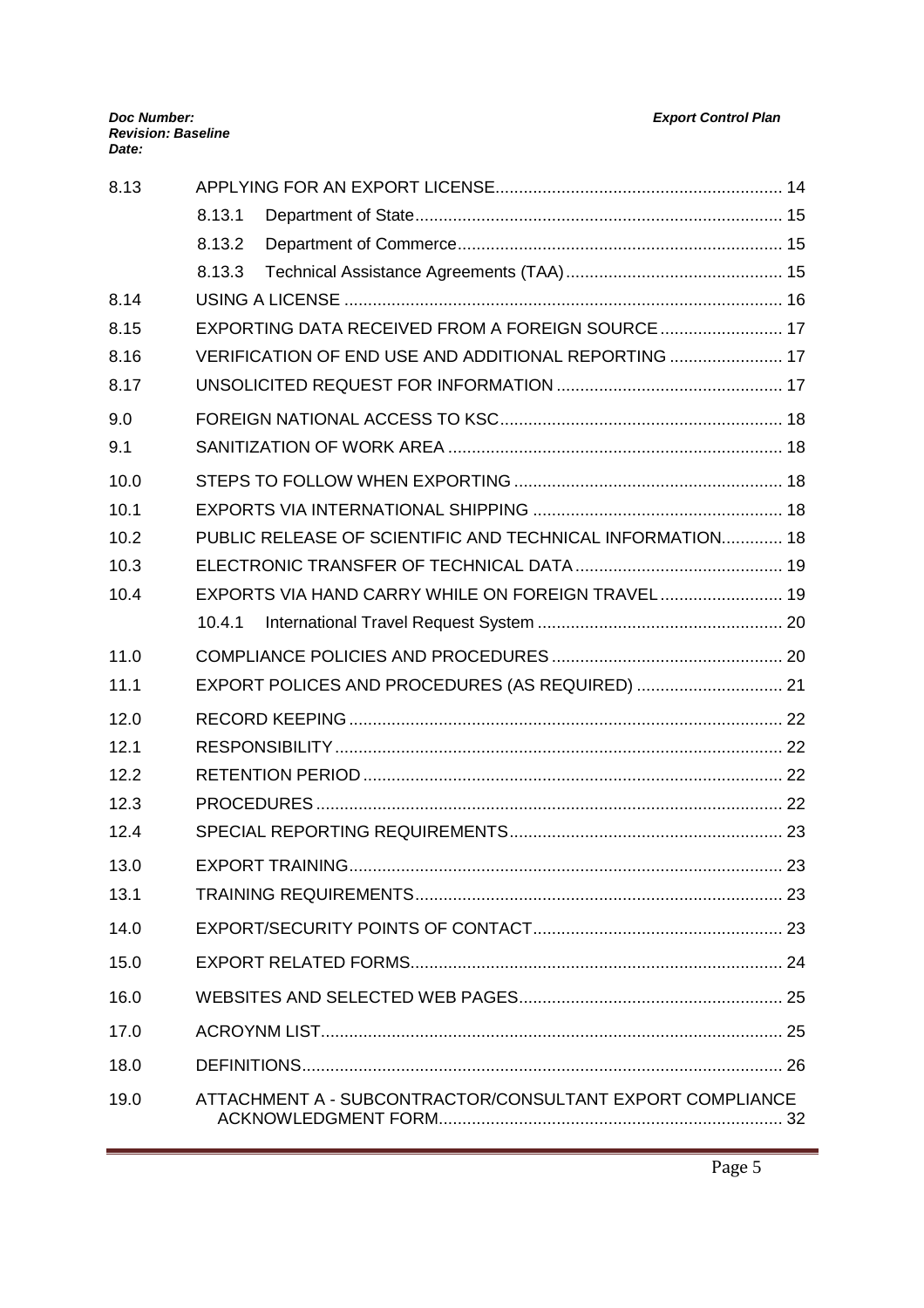**Doc Number: Export Control Plan**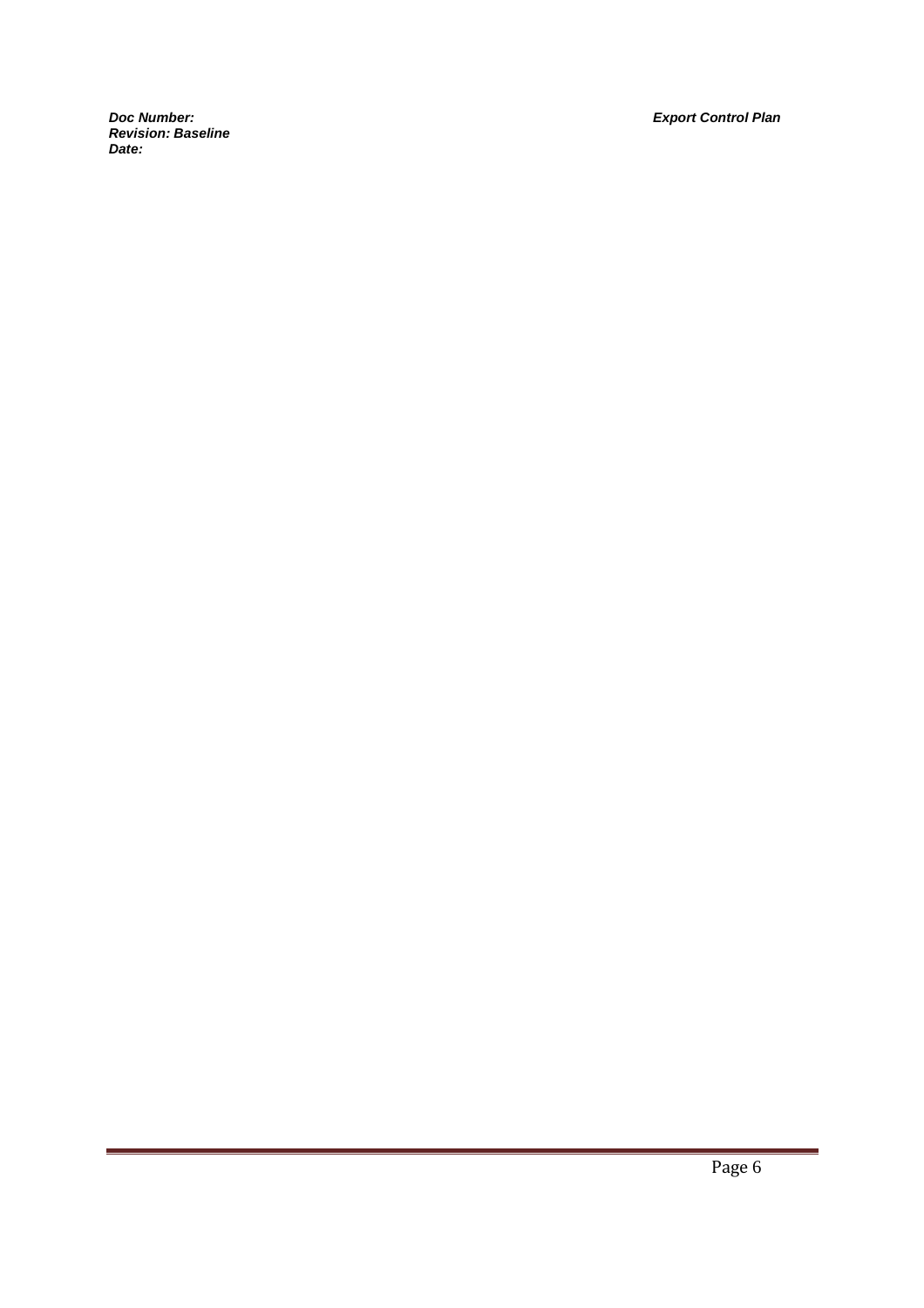**Doc Number: Export Control Plan** 

**Revision: Baseline Date:** 

## **1.0 INTRODUCTION**

In order to accomplish the program objectives of the **weaplest and the contract** Contract, \_\_\_\_\_\_\_\_\_\_\_\_\_\_\_\_\_\_\_\_\_\_\_\_\_\_may be required to provide program technical data and technical assistance to foreign persons.

It is the policy of the complies with all U.S. Government laws and regulations regarding the export of defense articles, defense services, and technical data. All actions taken must be in accordance with the laws and regulations mentioned within this document, as well as with **Corporate Export Policies and Procedures.** 

# **2.0 PURPOSE**

This \_\_\_\_\_ Export Control Plan documents how to implement \_\_\_\_\_\_\_ export control policies and procedures. \_\_\_\_\_\_\_ corporate policies provide overarching guidance to ensure exports to foreign parties comply with U.S. export control laws and regulations. This export control plan directs compliance with Department of State (DOS) and Department of Commerce (DOC) and other regulations, and minimizes the risk of suspension of current or future export privileges, which could leave \_\_\_\_\_\_\_ unable to affect exports or transfers required under its contract agreements. This instruction also assists \_\_\_\_\_\_ personnel and subcontractor personnel in avoiding schedule delays or cost overruns and/or criminal, civil, or administrative penalty enforcement actions.

## **3.0 SCOPE**

This plan is applicable to all employees assigned to \_\_\_\_\_\_. This plan serves as guidance to subcontractor personnel and consultants when exporting on behalf of the

\_\_\_\_\_\_ contract. Subcontractors and consultants are expected to adopt and enforce concepts in their own compliance programs similar to those embodied in this export control plan in a manner that is fully compliant with all applicable U.S. export laws and regulations.

## **4.0 RESPONSIBILITIES**

Each employee supporting the \_\_\_\_\_ contract is personally responsible for safeguarding sensitive, proprietary, and export-controlled data and information from disclosure to foreign persons. Employees should familiarize themselves with \_\_\_\_\_\_ contract activities that require protection within the scope of the U.S. export laws and regulations

The Local Export Administrator (LXA) is responsible for the overall administration of the export control program for the \_\_\_\_\_ contract. The LXA will consult with and maintain close coordination with the NASA Export Control POC for all export control issues and procedures as described in this plan.

The Exporter is often the technical point of contact responsible for initiating the export activity, as well as gaining concurrence from the LXA. The Exporter has an intimate knowledge of the export item(s) and should be aware of any unique requirements that must be provided to the Export Control POC using the appropriate export control forms. This information includes technical description of export, destination country, end-use,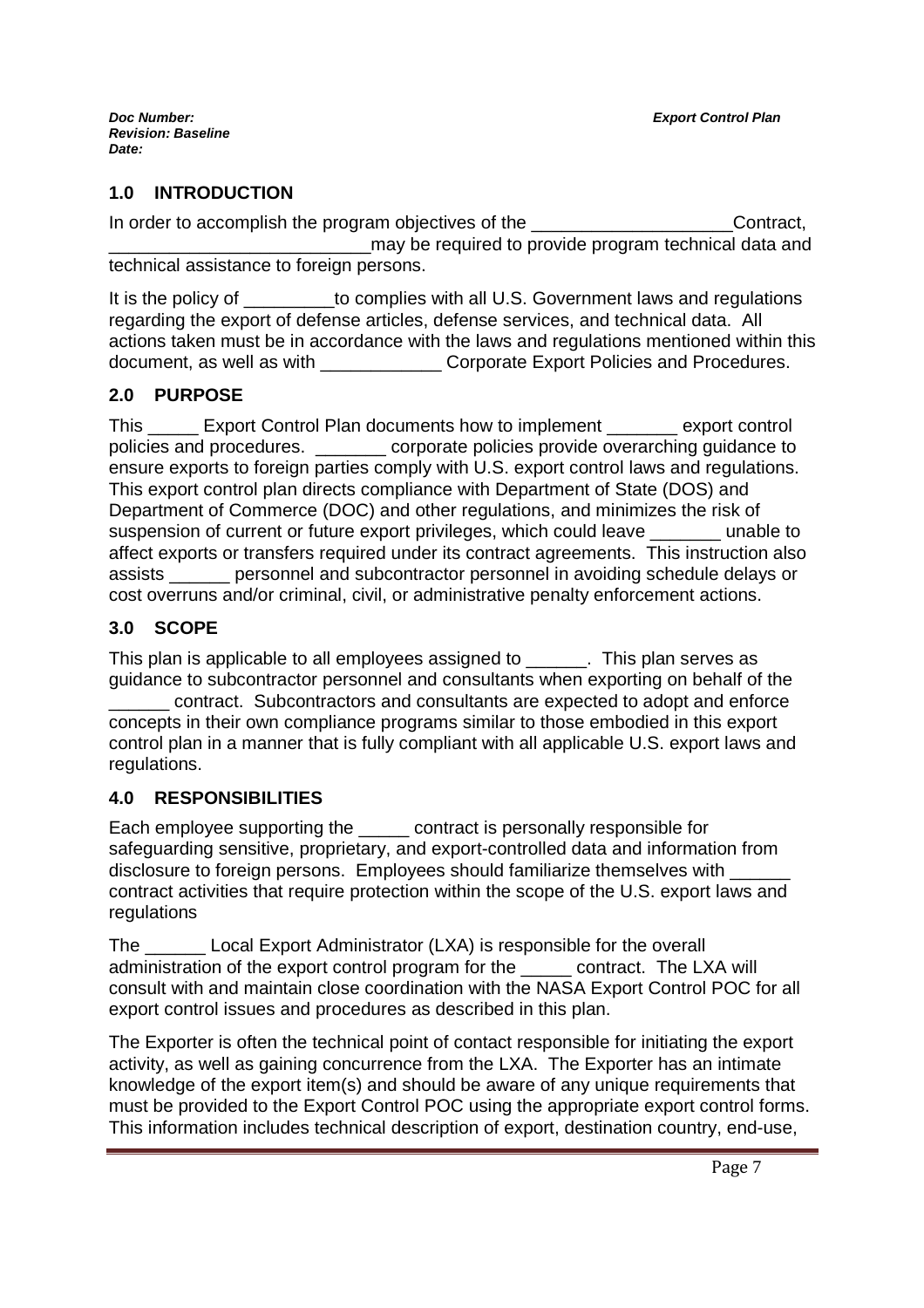end-user, requirement to export, ECCN/USML codes and harmonized codes and other information required to complete these documents.

#### **5.0 FLOWDOWN OF EXPORT CONTROL REQUIREMENTS**

will include the provisions of Clause NFS 1852.225-70 Export Licenses in all subcontracts and consultant agreements.

All subcontractors and consultants will be required to complete an Export Compliance Form (Attachment A) acknowledging that they understand their obligations concerning their compliance with all U.S. export control laws and regulations during the performance of this contract.

## **6.0 EXPORT**

The export of defense articles and technical data on a contract must comply with either the Department of State or the Department of Commerce regulations. Technical information is usually disseminated in written documents (technical reports, memoranda, presentations, etc.) or by magnetic media (e.g., computer tapes or diskettes). Technical data or defense services (such as engineering consulting support) may be conveyed orally by telephone, in writing, or at meetings with the customer.

#### **EXAMPLES OF EXPORTS**

- 1. Sending or taking a defense article out of the U.S. in any manner, except by mere travel outside the U.S. by a person whose personal knowledge includes technical data; or
- 2. Transferring registration or control to a foreign person of any aircraft, vessel, or satellite covered by the U.S. Munitions List, whether in the U.S. or abroad; or
- 3. Disclosing (including oral or visual disclosure) or transferring in the U.S. any defense article to an embassy, any agency or subdivision of a foreign government (e.g., diplomatic mission); or
- 4. Disclosing (including oral or visual disclosure) or transferring technical data to a foreign person, whether in the U.S. or abroad; or
- 5. Performing a defense service on behalf of, or for the benefit of, a foreign person, whether in the U.S. or abroad.
- 6. A launch vehicle or payload shall not, by reason of the launching of such vehicle, be considered an export.

## **EXAMPLES OF EXPORT VIOLATIONS**

- 1. Export or Import without a License.
- 2. Failing to maintain records and reports.
- 3. Failure to file a shipper's export declaration.
- 4. Export to an unauthorized consignee.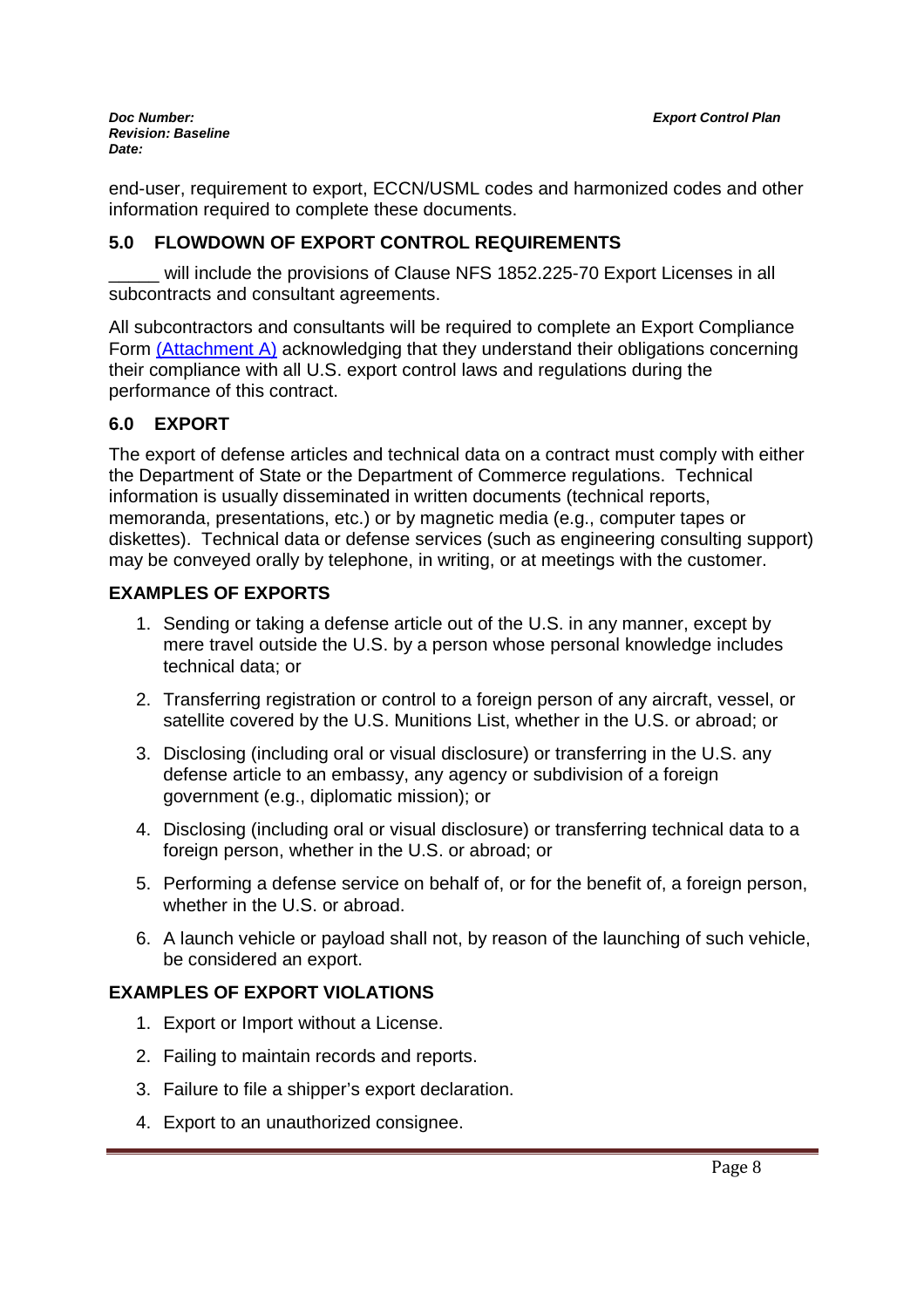5. Hand carrying technical data or hardware overseas without appropriate documentation.

#### **POSSIBLE PENALTIES**

- 1. General violation a fine of not more than five times the value of the export involved or \$50,000, whichever is greater;
- 2. Willful violation a fine of not more than five times the value of the export involved or \$1,000,000, whichever is greater;
- 3. Individuals may be fined not more than \$500,000 for each violation;
- 4. Seizure or forfeiture of goods;
- 5. Imprisonment;
- 6. Loss of export privileges;
- 7. Employment termination;
- 8. Loss of patent rights.

## **7.0 GENERAL EXPORT PROCESSES**

This section describes the general processes required for any export of hardware, software, or technical data by any means. It includes steps the exporter shall perform, as well as some of the basic steps the LXA or Business Unit Export Administrator (BXA) shall perform. The LXA is the person within the organization who is officially designated as the focal point for export-related issues. The BXA will provide direction to the relating to export compliance activities and general oversight over their performance of export compliance duties.

Section 7 describes the specific steps required depending on the particular method of exporting (e.g., shipment, hand carry, electronic, or personal contact).

The following questions must be addressed in order to fully comply with policy and U.S. export regulations.

## **GENERAL QUESTIONS BEFORE EXPORTING**

- Is there a clear and documented requirement for the export, e.g., contract or agreement? (Section 8.1)
- Are there any Red Flags that make this export seem odd? (Section 8.2)
- Is a license already in place that covers this export? (Section 8.3)
- Is the item to be exported available commercially off the shelf? (Section 8.4)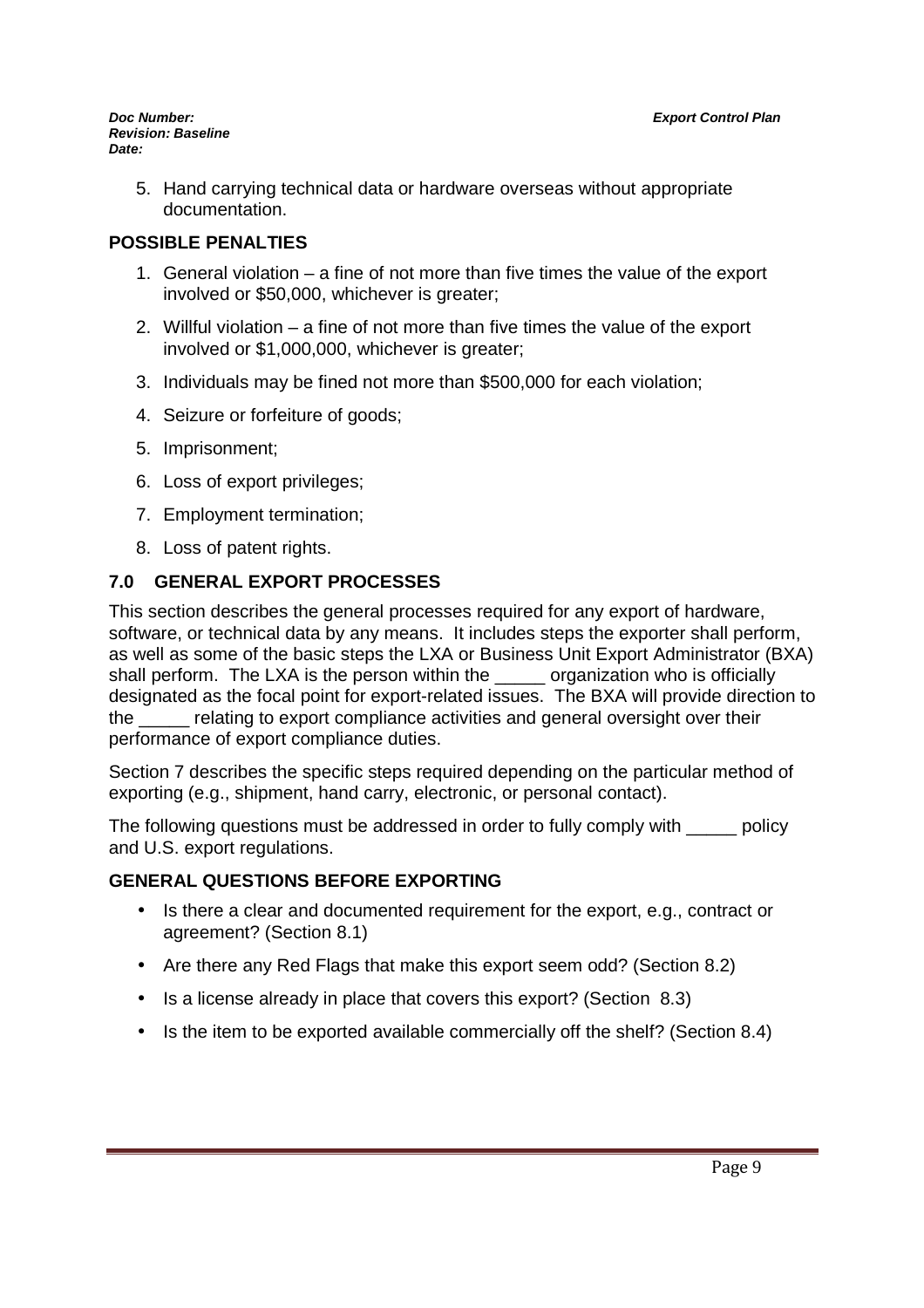## **GETTING SUPPORT FROM THE EXPORT REPRESENTATIVE**

Once the general questions have been answered by the export requestor, the LXA must be contacted. The LXA will elicit required information, coordinate with the Export Control POC and assist in complying with important aspects of the export.

- What is being exported and which Agency of the Federal Government has jurisdiction? (Section 8.5)
- What is the export classification of the item? (Section 8.6)
- Where is it going, i.e., all countries it will stop in and the country of ultimate destination? (Section 8.7)
- Who will receive it, i.e., the end user (Section 8.8)
- What will they do with it, i.e., the end use? (Section 8.9)

## **GETTING THE EXPORT COMPLIANCE DOCUMENTATION TOGETHER**

- Who do I submit information to in order to get approval for my export? (Section 8.10)
- How do I determine the Classification of Export and whether a License is required? (Section 8.11)
- What is a Destination Control Statement and how is it used? (Section 8.12)

## **WHAT TO DO IF A LICENSE IS REQUIRED**

- How do I apply for a license? (Section 8.13)
- How do I use a license? (Section 8.14)

## **OTHER EXPORT ISSUES**

- If data is given to me by a foreign national, when is it controlled? (Section 8.15)
- When do I need to follow-up with an end user? (Section 8.16)
- How do I handle unsolicited requests for information? (Section 8.17)

## **8.0 DETAILED PROCEDURES**

## **DETERMINE THE REQUIREMENT TO EXPORT**

Before exporting any item, the exporter must first determine the contractual requirement, obligation, and necessity for this export.

Document the requirement on the Pre-Export Clearance and Approval Worksheet for all exports to determine a requirement for a license, exemption, or exception.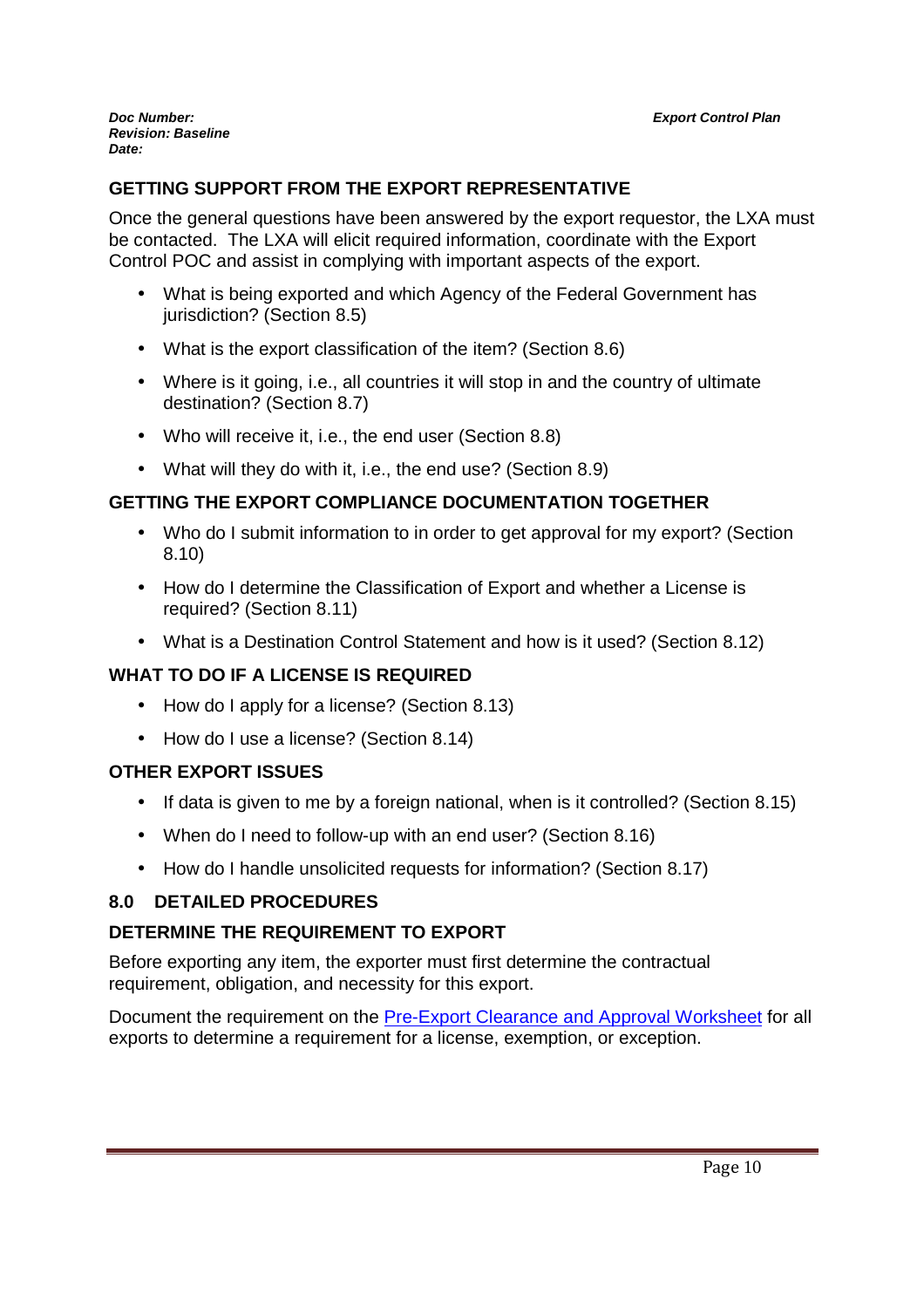#### **DETERMINE IF THERE ARE ANY RED FLAGS**

Consider abnormal circumstances in a transaction that indicate that the export/transfer may be destined for an inappropriate end use, end user, or destination. Example indications of high-risk requests/exports include:

- Stated end-use is incompatible with the foreign consignee's line of business or with the technical capabilities of the foreign consignee or foreign end-user.
- End-use information is incompatible with standard uses or practices.
- Requestor's business background information is scanty or unavailable.
- Requestor appears unfamiliar with the product or its application, performance/design characteristics, support equipment or uses.

Should any employee receive any of the above indications or any other action by the customer that seems unusual, verify the facts and notify LXA.

With the assistance of the LXA, the exporter must ensure the foreign party to whom they are exporting is not found on the following lists (email LXA the name, organization, and address of foreign recipients to check all lists):

- Unverified List (Department of Commerce)
- Entities List (Department of Commerce)
- Denied Persons List (Department of Commerce)
- List of Debarred Parties (Department of State)
- Specially Designated Nationals List (Department of Treasury)
- \*Designated Countries (NASA Headquarters)

\*Designated Countries list must also be reviewed prior to requesting access for foreign persons to a NASA center; regardless of the requirement to export.

#### **DETERMINE WHETHER THE EXPORT IS COVERED UNDER AN EXISTING LICENSE**

Exports of certain hardware, software, or technical data may be covered under an existing license. If you have any reason to believe the item you want to export already has an export license from the Department of Commerce or State, contact your LXA for verification of and approval to use the license. Obtain the license number and enter it in the appropriate locations of the transfer documents, provide a copy to the LXA and BXA, and keep a copy for your records.

NOTE: Approval on the Pre-Export Clearance and Approval Worksheet must be obtained from the BXA prior to using any license, exception, or exemption.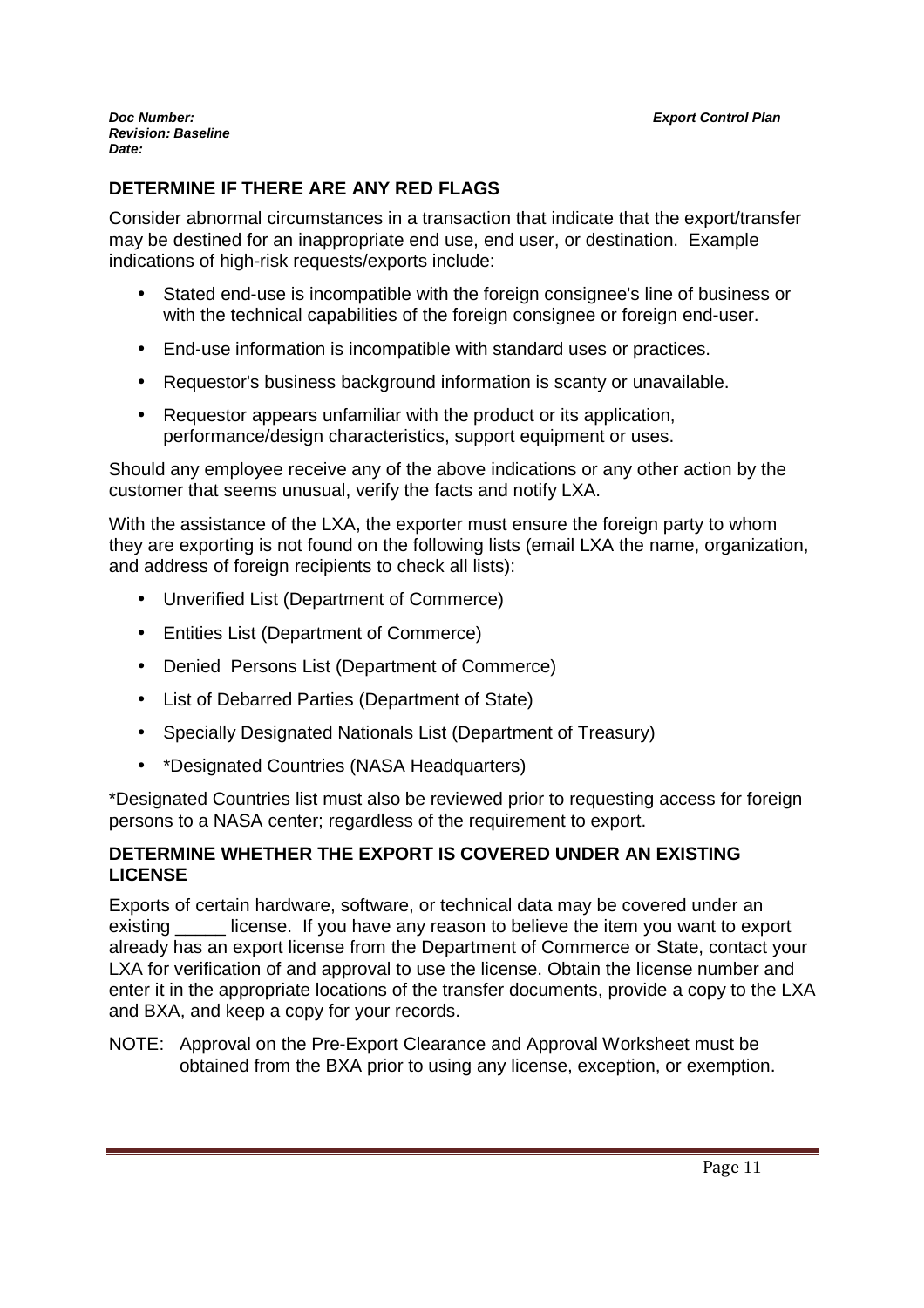#### **GUIDELINES FOR CLASSIFYING COMMERCIAL OFF-THE-SHELF ITEMS**

Is the item to be exported available commercially off the shelf? If the export is commercial off-the-shelf (COTS) hardware or software, you should contact the manufacturer, and attempt to obtain the export classification in writing. Keep a record of the name and telephone number of the person you contacted and record the classification of the item on the **Invoice.** Obtain concurrence from your LXA and copy the BXA.

NOTE: COTS hardware and software is usually export-controlled and may require a license. See your LXA for assistance in determining classifications.

## **DETERMINE WHICH AGENCY OF THE FEDERAL GOVERNMENT HAS JURISDICTION**

Items that are designated as defense articles and defense services are determined by a Commodities Jurisdiction performed by the Department of State Directorate of Defense Trade Controls with concurrence by the Department of Defense, Department of Commerce and other U.S. Agencies as appropriate (See International Traffic and Arms Regulations (ITAR) 22 CFR Parts 120–130. Items so designated constitute the United States Munitions List, (USML 22 CFR Part 121.) The Department of Commerce regulates the export of items primarily designated as dual-use (can be used for both military and other strategic uses, e.g., nuclear, Department of Energy, and commercial applications) on the Commerce Control List (CCL) under the Export Administration Regulations (EAR) (15 CFR Parts 730-799). The Treasury Department, Office of Foreign Assets Control (OFAC), implements broad export/re-export controls and embargo transactions with certain foreign countries. The U.S Nuclear Regulatory Commission (NRC) controls the export and re-export of commodities related to nuclear reactor vessels. The Department of Energy (DOE) controls the export and re-export of technology related to the production of special nuclear materials. Other agencies of the government also have export controls, but most likely do not apply to performance under the contract.

# **DETERNIME THE CLASSIFICATION, FOR EXPORT CONTROL PURPOSES**

The classification of the item will determine whether a license is required for the export. For the <u>contract</u>, many item(s) that may be exported are classified either under the ITAR USML XV Spacecraft Systems and ITAR USML IV – Launch Vehicles and Rockets.

Since \_\_\_\_\_\_ personnel primarily rely on data and documentation to perform daily tasks, it is important to be able to identify export-controlled documentation and data. In all cases, export-controlled documentation is required to be clearly marked. Since

support personnel have access to secure databases, the data should be considered as export-controlled unless we are specifically informed that such items are not export-controlled. Just because you believe something may be found in the "public domain" does not mean it is not export-controlled. DDTC does not recognize the World Wide Web as public domain. Even if the data is in the public domain and is not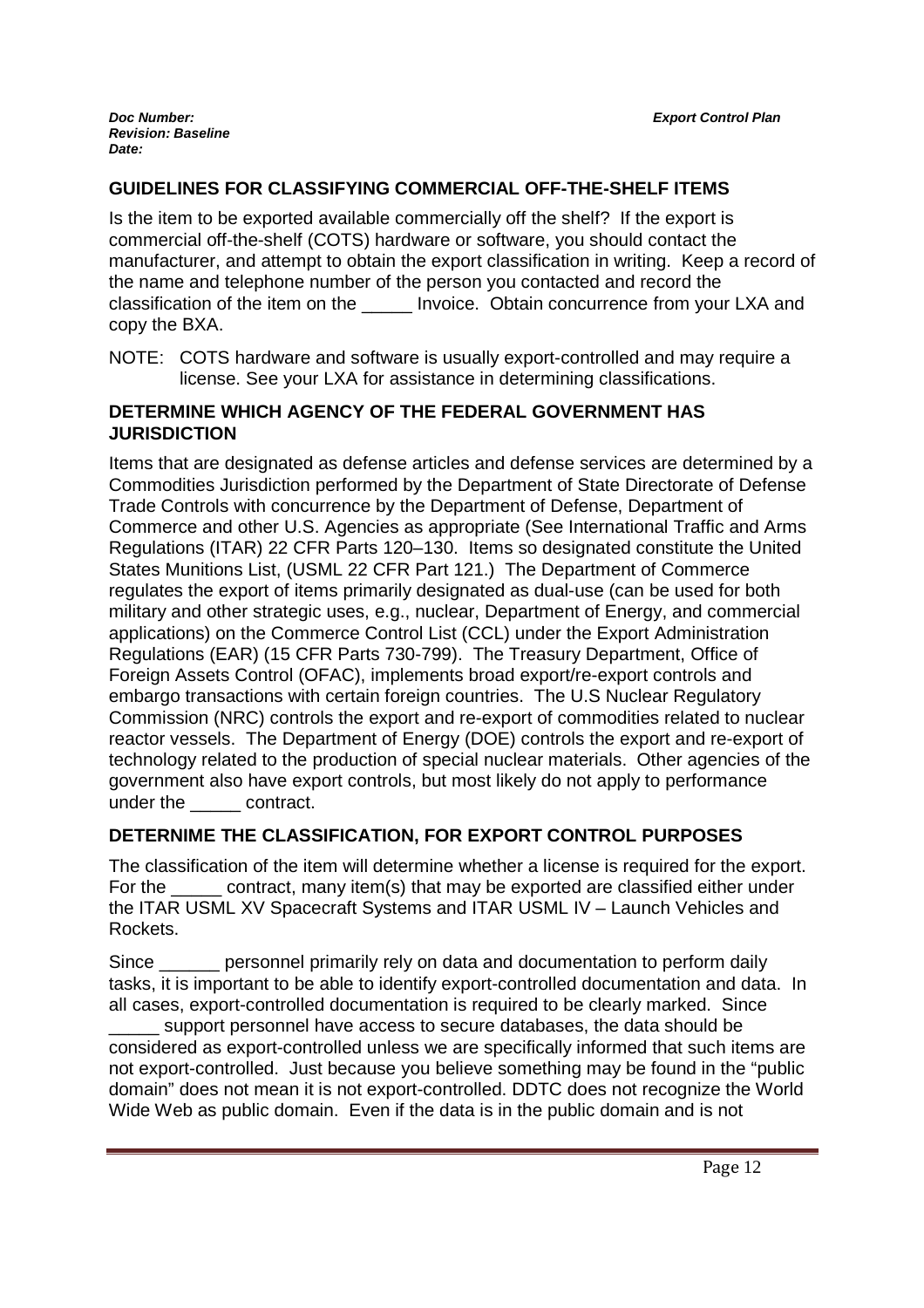**Doc Number: Export Control Plan** 

**Revision: Baseline Date:** 

controlled, associated "services" might be controlled. If you have a question regarding whether or not something is subject to export control please consult with your LXA.

## **DETERMINE THE COUNTRY OF ULTIMATE DESTINATION**

The country of ultimate destination is an important factor for determining license requirements. The Directorate of Defense Trade Controls (DDTC) via the ITAR 22 CFR 126.1 "Prohibited Exports and Sales to Prohibited Countries," describes Item export policies and licensing requirements toward select countries. The Bureau of Industry and Security (BIS) (Department of Commerce) maintains the Commerce Control List, which includes items (i.e., commodities, software, and technology) subject to the export licensing authority of BIS. The BIS also maintains the Commerce Country Chart, Supplement No. 1 to part 738, which contains licensing requirements based on destination and reason for control. In combination with the CCL, the Commerce Country Chart determines whether a license is required for the items listed on the CCL, Supplement No. 2 to part 774 of the EAR.

## **DETERMINE THE ULTIMATE END USER**

There are certain individuals who may not receive an export or must have a license to receive the export. These individuals are listed by the Department of State, Department of Commerce and Department of Treasury. Before exporting, contact the LXA to make certain that all "lists to check" identified in Section 7.2 have been reviewed.

## **DETERMINE THE ULTIMATE END USE**

There are certain restrictions imposed by DOS via the ITAR 22 CFR 120 – 130 and DOC via the EAR 15 CFR 730 – 744 for the export or re-export of items that will be used for defense or defense services, and items that are deemed dual-use (both military and commercial purposes). Inclusive within these directives are specific limitations on the proliferation of nuclear, chemical and biological weapons, and associated missile systems, microcomputers and nuclear propulsion systems.

## **USING THE PRE-EXPORT CLEARANCE AND APPROVAL WORKSHEET**

The Exporter and LXA will work together to gather information and prepare required documentation.

The Pre-Export Clearance and Approval Worksheet is used for the following reasons:

- To document an export (record keeping)
- To request and verify classifications
- To obtain an approval for an export using a license and or license exemption or exception.

The exporter must complete and submit the Pre-Export Clearance and Approval Worksheet for all exports. The completed forms must be submitted to your LXA, who will submit the Worksheet to the BXA if necessary.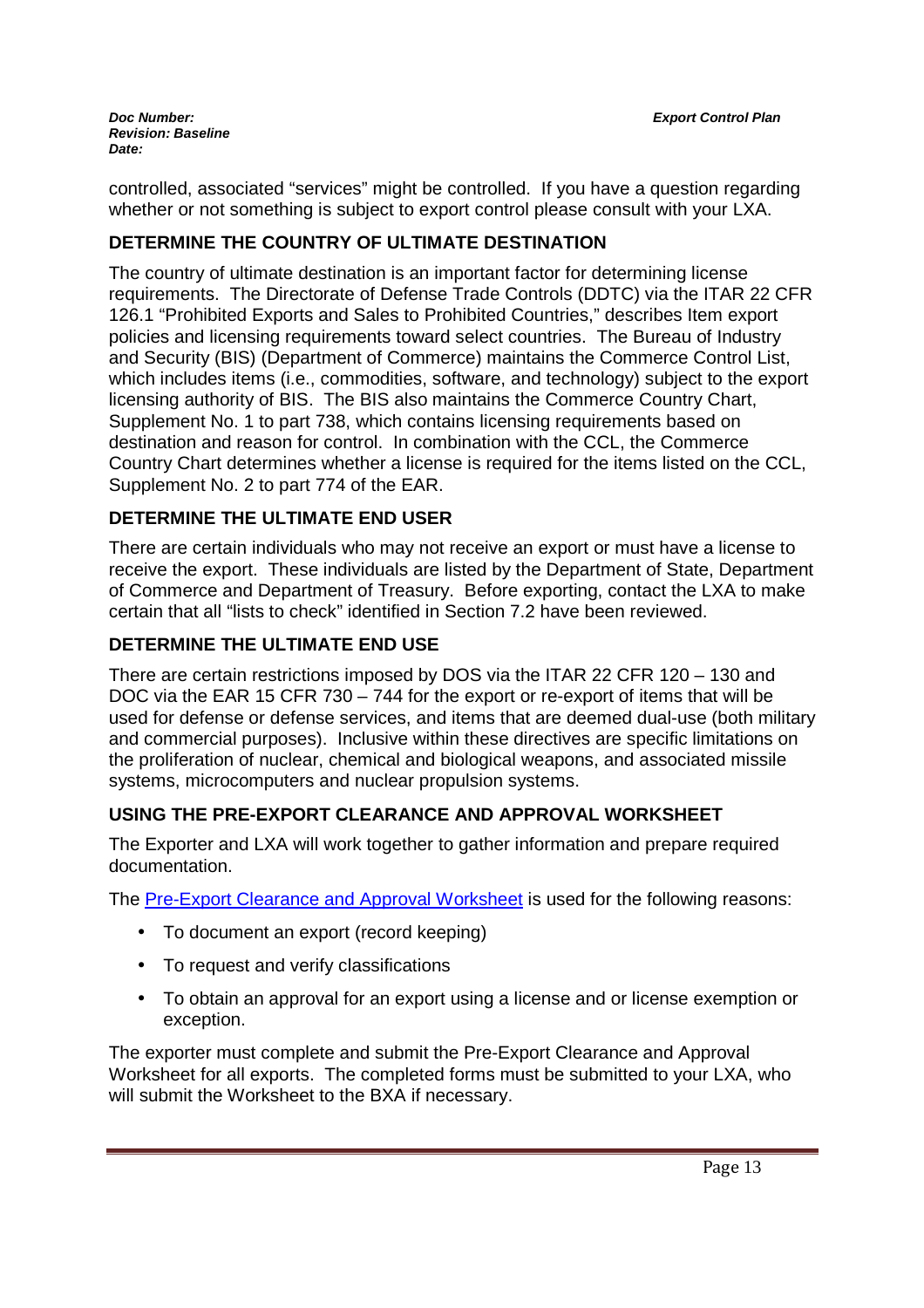The LXA will use the information on the Pre-Export Clearance and Approval Worksheet to help classify the export and to determine if a license is necessary for the export. The LXA may contact the exporter if more information is required in order to classify the export.

If the export can proceed without a license, the BXA will sign the Pre-Export Clearance and Approval Worksheet. If a license is required, the exporter will be contacted by the LXA for more information to begin the license application process.

#### **DETERMINE THE CLASSIFICATION OF THE EXPORT AND WHETHER A LICENSE IS REQUIRED**

When the LXA receives the completed Pre-Export Clearance and Approval Worksheet, he/she will consult with the BXA to confirm classification. The LXA may contact the exporter for more information as required in order to properly classify the item. The LXA will then determine if a license is required to export the item.

If \_\_\_\_\_\_ cannot determine the jurisdiction or classification of an item, the BXA consults with the Corporate Export Administrator (CXA) to determine whether an official Commodity Jurisdiction (CJ) request is appropriate. The CJ request is submitted to the appropriate regulatory agency for review. An export may proceed only after a CJ determination, if necessary. This process may take up to six months.

## **DESTINATION CONTROL STATEMENTS**

A "Destination Control Statement" is a statement made by the exporter or consignor that must be entered on the paperwork accompanying the shipment or release to its end user. There are various Destination Control Statements which notify people that: "the items were exported from the United States in accordance with the applicable export regulations. The diversion, retransfer, disclosure, or use contrary to applications specified in **Example 2** agreement without prior written U.S. authorization is prohibited."

There are several different Destination Control Statements that apply specific wording that should be included for different exported items. Reference \_\_\_\_\_ Policy \_\_\_\_\_\_\_\_ Proprietary Information, Technical Data, and Personal Information" for additional guidance.

## **APPLYING FOR AN EXPORT LICENSE**

In accordance with \_\_\_\_\_\_ policy, the Corporate Export Administration with assistance from BXAs is solely responsible for all jurisdiction determinations, license applications, agreements applications, and exemption use. The process of applying for a license may take up to 4-12 months; therefore, you must identify exports and begin the steps in this section as early as possible.

It is the responsibility of the Program/Project Manager to identify export compliance milestones as soon as possible to ensure that export compliance matters are considered and resolved in advance of prospective shipping or transfer dates.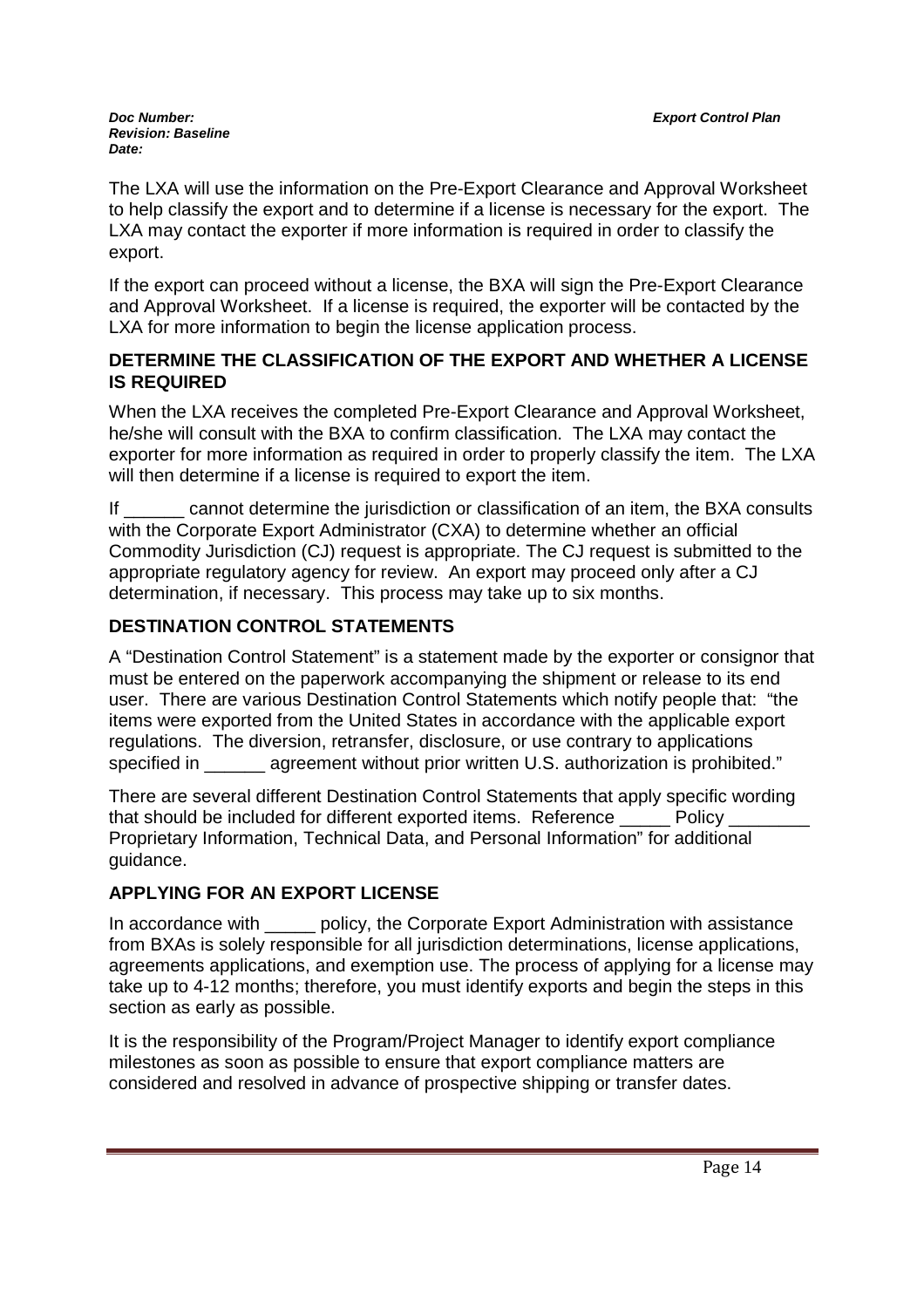#### **8.1.1 Department of State**

An export license is required, in most cases, prior to the export of defense articles or technical data that are not part of a Technical Assistance Agreement (TAA). The list below describes the various licenses required for the differing types of exports.

- 1. **DSP-5** Application or License for the permanent export of unclassified defense articles and related unclassified technical data (may be used for a one-time export, or allow multiple exports during a specified period of time).
- 2. **DSP-61** Application or License for the temporary import of unclassified defense articles.
- 3. **DSP-73** Application or License for the temporary export of unclassified defense articles (used mainly to export defense articles for demonstrations -- not a license to transfer technical data).
- 4. **DSP-83** Non-transfer and Use Certificate to be signed by the end user stating that they will not transfer technical data or defense articles to another user.
- 5. **DSP-85** Application or License for the permanent or temporary export of classified defense articles or related classified technical data.
- 6. **DSP-94** Application or License to export defense articles and defense services sold under the Foreign Military Sales Program.

#### **8.1.2 Department of Commerce**

The export of commercial commodities or dual-use items (items that have both military and commercial applications) usually falls under the jurisdiction of the Department of Commerce. A General License (GL) is required when these items are exported to a foreign destination or person. No application or licensing document is required for a GL, only an annotation of the license code in Block 21 of the Shipper's Export Declaration. General Licenses are:

- a. **General License**-**GTDU** General License for the export of commercial commodities and/or technical data (unrestricted).
- b. **General License**-**GTDR** General License for the export of commercial commodities or technical data that have restrictions.

Countries are categorized by the DOS and the DOC for the level of restrictions of exports. Consult with the LXA for a list of countries with export restrictions.

## **8.1.3 Technical Assistance Agreements (TAA)**

A TAA is required to perform a defense service or export technical data to foreign nationals when the effort is controlled by the ITAR. The TAA request is prepared and submitted by the cognizant Business Unit Export Administrator to the Corporate Export Administrator for signature. The CXA forwards the TAA to the DOS.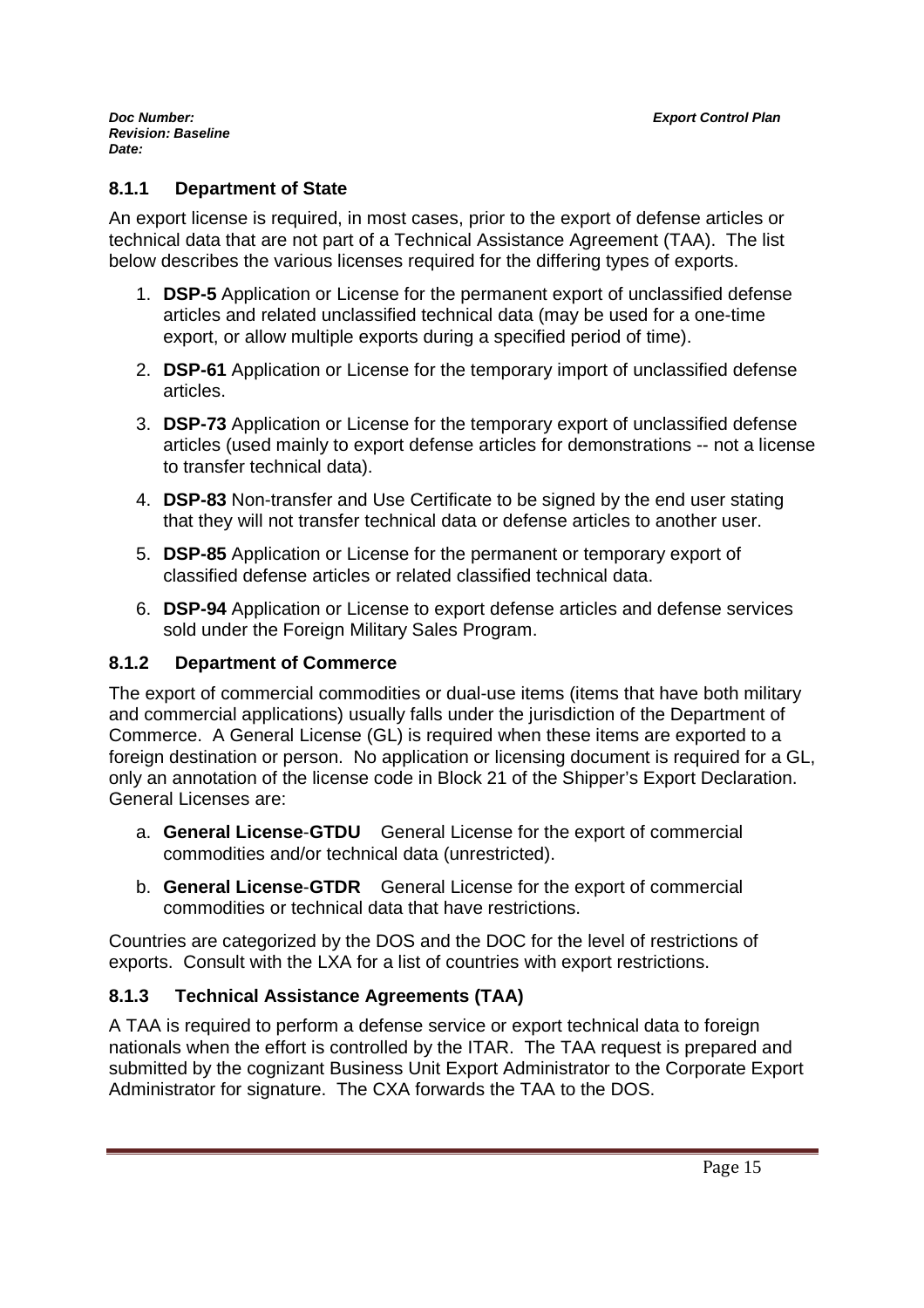The TAA request will be returned by the DOS either: (1) approved, (2) denied, (3) approved with provisos, or (4) return without action due to insufficient information received in order to process. If a TAA request is denied, an appeal can be made to the DOS to reverse its decision.

Once the TAA is approved, a copy of the DOS approval letter is sent to the applicant and any provisos of the approval must be incorporated into the TAA. After the TAA is executed by all parties, the TAA is logged with DOS and export of services and/or technical data can occur.

## **USING A LICENSE**

Once a license has been approved by the Department of Commerce or State, you are responsible for certain reporting and record keeping requirements. You must notify the LXA, in writing, that you intend to use a license fifteen (15) working days in advance of the anticipated export date (always try to allow more time to accommodate unexpected events). The LXA will then verify that items are covered by the license and that quantities or dollar value on license have not been exceeded. The LXA or BXA will also let you know if a separate Pre-Export Clearance and Approval Worksheet are required.

The exporter must verify that the items exported have reached the destination and enduser authorized by the license. Written verification must be retained in your records, with a copy provided to the LXA and BXA. The LXA will provide license specific directions addressing reporting requirements and provisos.

NOTE: Approval of the Pre-Export Clearance and Approval Worksheet must be obtained from the BXA prior to using any license, exception, or exemption.

It is the responsibility of all \_\_\_\_ employees involved in possible export activity to familiarize themselves with the Operation Licenses and Technical Assistance Agreements (TAAs) and Provisos imposed by the Department of State. The Licenses and TAAs establish a baseline for technical data that can and/or cannot be released. The Provisos are restrictions associated with the licenses and TAAs.

Some key considerations for TAA compliance are as follows:

- a. Only work that is within the approved task scope and total price defined in the approved TAA may be performed and disseminated to the recipient (once the TAA has been signed by all parties to the agreement).
- b. Work cannot be performed beyond the expiration date of the TAA.
- c. Any request for an extension of time to a TAA must be submitted at least 60 days prior to its expiration.
- d. A request for an amendment to a TAA must also be submitted and approved by the DOS prior to conducting any work that is beyond the scope or total cost of the existing TAA.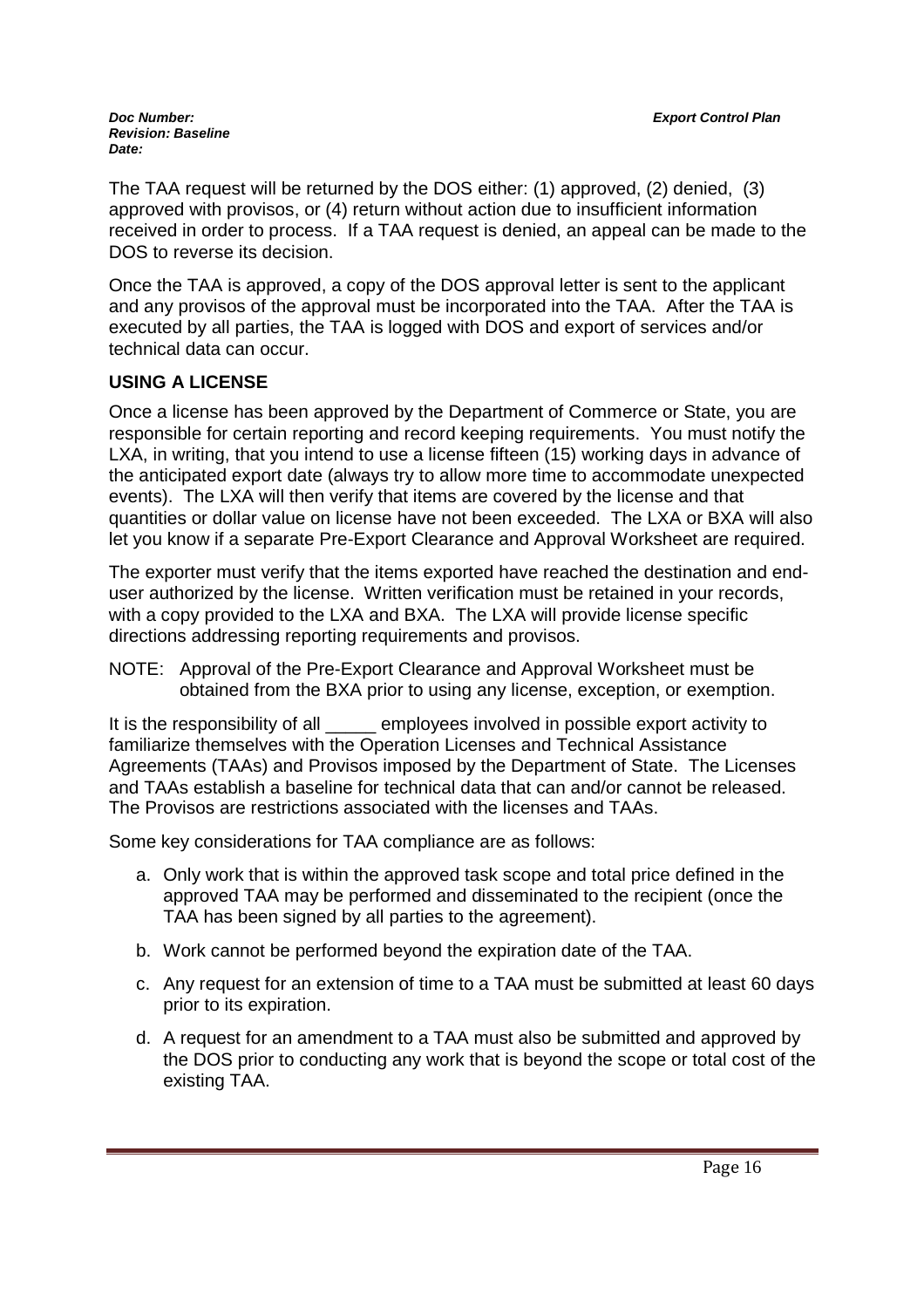> e. When exporting unclassified defense-related technical data approved under a TAA, the LXA will coordinate the following certification with the BXA and appropriate exportant technician: "The technical data being exported does not exceed the scope or limitations of TAA [fill in TAA no.]; 22 CFR 125.4(b) (2) Applicable". This statement and the "Software/Technical Data" Destination Control Statement (below) will be placed on the envelope containing the data, CD case or other container in a visible location. BXA will provide initial export information to CXA and maintain records of subsequent exports.

## **DCS for ITAR software or technical data exports**

"Technical data authorized for export may not be re-exported, transferred or diverted from the country of ultimate end-use or from the authorized foreign end-user or disclosed to a national of another country without the prior written approval of the Directorate of Defense Trade Controls."

## **EXPORTING DATA RECEIVED FROM A FOREIGN SOURCE**

Data received from a foreign source (i.e., a non-U.S. Person) must be controlled for export purposes just as if the data originated in the U.S. Recipients may not export such data to any non-U.S. person without going through the export approval process. The data must be classified and a determination must be made whether a license is required, or an exception or exemption is available, before proceeding with the export.

## **VERIFICATION OF END USE AND ADDITIONAL REPORTING**

There are two situations that require the exporter to verify an export and provide additional reporting:

- 1. If an item was exported using a license, exporter must complete a Technical Data Record; and
- 2. If an item on the Wassenaar list was exported using certain exceptions.

If an item was exported using a license, the exporter must obtain written confirmation that the end user authorized on the license received the item. The exporter must retain this confirmation in their records and provide a copy to the LXA within 2 weeks following shipment.

If an item on the Wassenaar list is exported using an exception, as described in part 743 of the EAR, the exporter must include the "Receipt of Wassenaar Arrangement Commodities" template with the shipment. This template must be signed by the enduser and returned to the exporter within five business days. The exporter must then forward a copy of the signed template to the LXA within five business days, and retain a copy in his records.

## **UNSOLICITED REQUEST FOR INFORMATION**

Report all unsolicited requests for information to the LXA.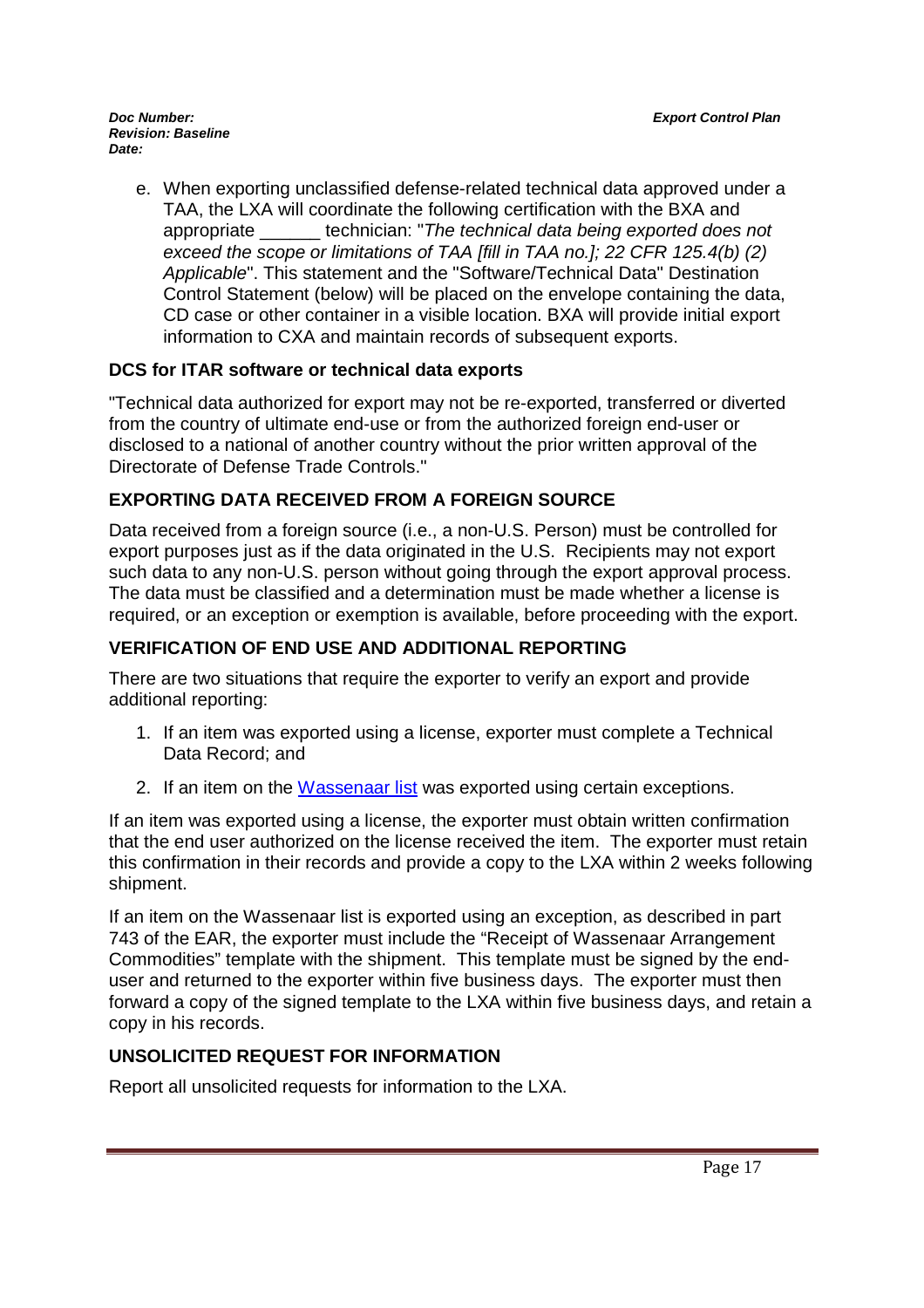**Doc Number: Export Control Plan** 

## **9.0 FOREIGN NATIONAL ACCESS TO KSC**

Foreign National (FN) as defined in KNPR1600.1 includes any person who is not a citizen of the United States, including a citizen, permanent resident alien or protected individual of the United States, who represents a government, business, organization, or person of a country other than the United States.

Security clearances for foreign national visitors to Kennedy Space Center (KSC) are processed through the NASA KSC Center International Visit Coordinator, with concurrence from the Center Export Administrator (CEA). In addition, if the individual is to be badged for one or more visits totaling more than 30 days in a calendar year, form KSC 7-650 must be submitted.

The requestor is required to provide all necessary information on the individual as outlined in the KSC Security Procedural Requirements, KNPR 1600.1; Chapter 17.

## **SANITIZATION OF WORK AREA**

All \_\_\_\_\_ personnel are required to sanitize their work area and office area of any information that does not pertain to their respective Program and any information that is not approved for release. If this cannot be accomplished, the material is required to be locked in your desk or locked in file cabinets. If you have material that cannot be locked in either your desk or file cabinets your office door is required to be locked in your absence. Remember that all Private Data and Proprietary data is also required to be locked in either a file cabinet or desk.

## **10.0 STEPS TO FOLLOW WHEN EXPORTING**

## **EXPORTS VIA INTERNATIONAL SHIPPING**

To fully comply with the ITAR and EAR, it is not sufficient merely to obtain the required export approvals. Export licenses, import licenses, agreements and exemptions are not issued "carte blanche." U.S. Government regulations require specific shipping procedures when exporting hardware or technical data under any U.S. Government export authorization or ITAR exemption/ license exception.

Before exporting any technical data, hardware or arranging Customs clearance of any imports, contact your LXA and ensure that you are familiar with the following:

- Shipping Procedures & Recordkeeping Requirements
- Shipper's Letter of Instruction

# **PUBLIC RELEASE OF SCIENTIFIC AND TECHNICAL INFORMATION**

Scientific and Technical Information (STI) consists of the results (facts, analysis, and conclusions) of basic and applied scientific, technical, and related engineering research and development. STI also includes management, industry, and economic information relevant to this research.

Employees must submit a copy of the paper/presentation/document to be released to the LXA. If the request is for updates or changes to a previously released paper, you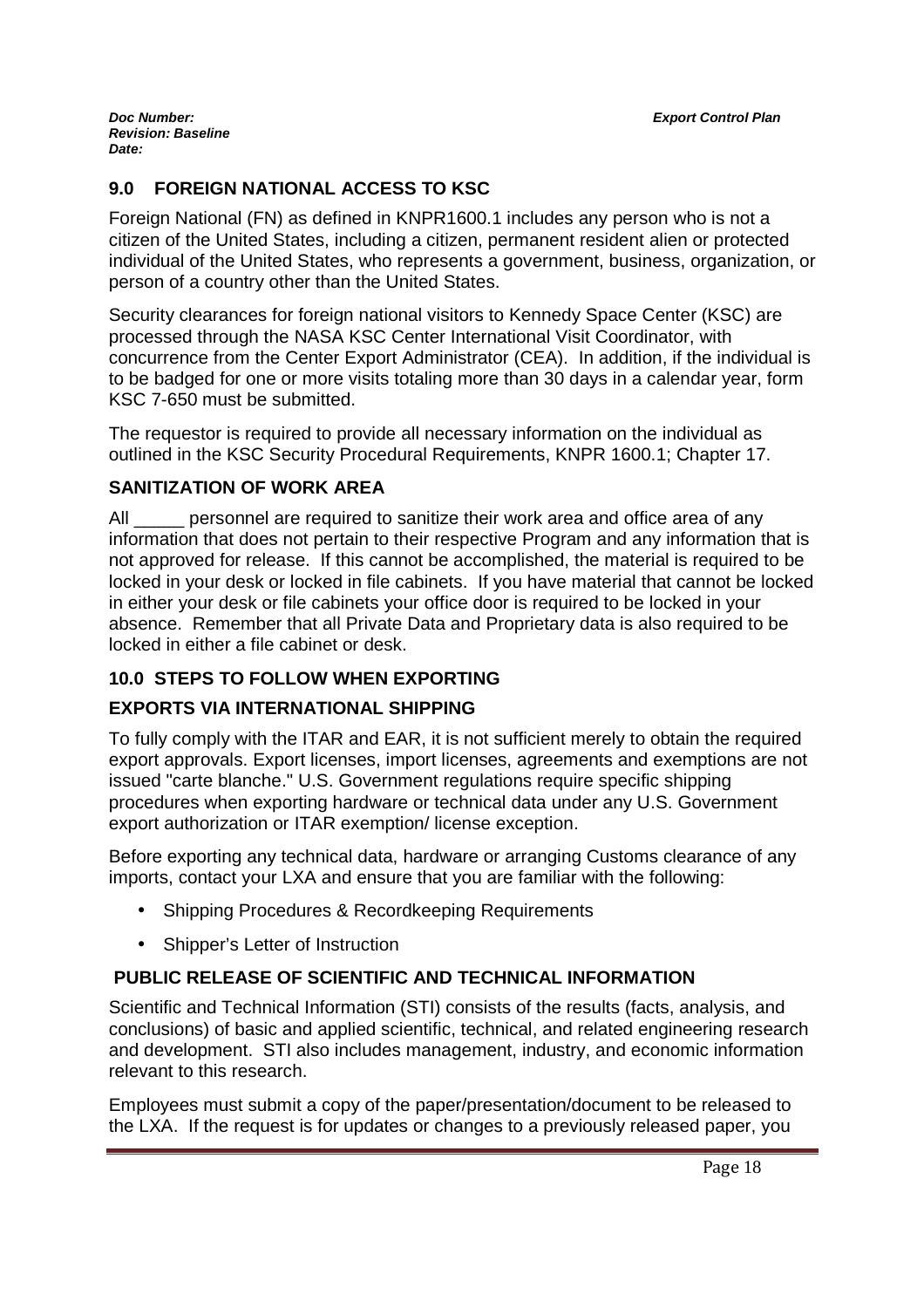must clearly indicate the revisions or change (change bars, underlines, etc.) in your submittal.

## **ELECTRONIC TRANSFER OF TECHNICAL DATA**

Information can be exported in many electronic forms, such as:

- Website
- Email
- Facsimile
- Share folders/servers
- File Transfer Protocol (FTP)
- Flash cards
- Memory sticks
- CD-ROM
- Zip Disk
- Diskettes
- Workstations and Laptops
- Personal Digital Assistants (PDAs)

Regardless of the media, the data must be classified before it can be exported. Complete the Pre-Export Clearance and Approval Worksheet and contact your LXA for assistance.

If the technical data is subject to export control, consult your \_\_\_\_\_ Security POC to determine the best method to secure the data prior to exporting (i.e., encryption, password protection). Electronic transfers of technical data must be controlled to known, authorized recipients to avoid any unauthorized exports and public release.

## **EXPORTS VIA HAND CARRY WHILE ON FOREIGN TRAVEL**

All employees who travel abroad must review the **ADD FOREIGN TRAVEL BRIEFING LINK HERE**.

Some things to keep in mind when preparing for a trip:

- If you take an item with you out of the country, it is an export, even if you never intend to and never do show it to any foreign person – this includes everything in your briefcase and anything you carry with you in electronic form.
- Do not assume that anything will be secure in your hotel room, safe, or a checked bag. Take additional precautions if you have a controlled export (such as using bonded or U.S. Government-controlled storage facilities).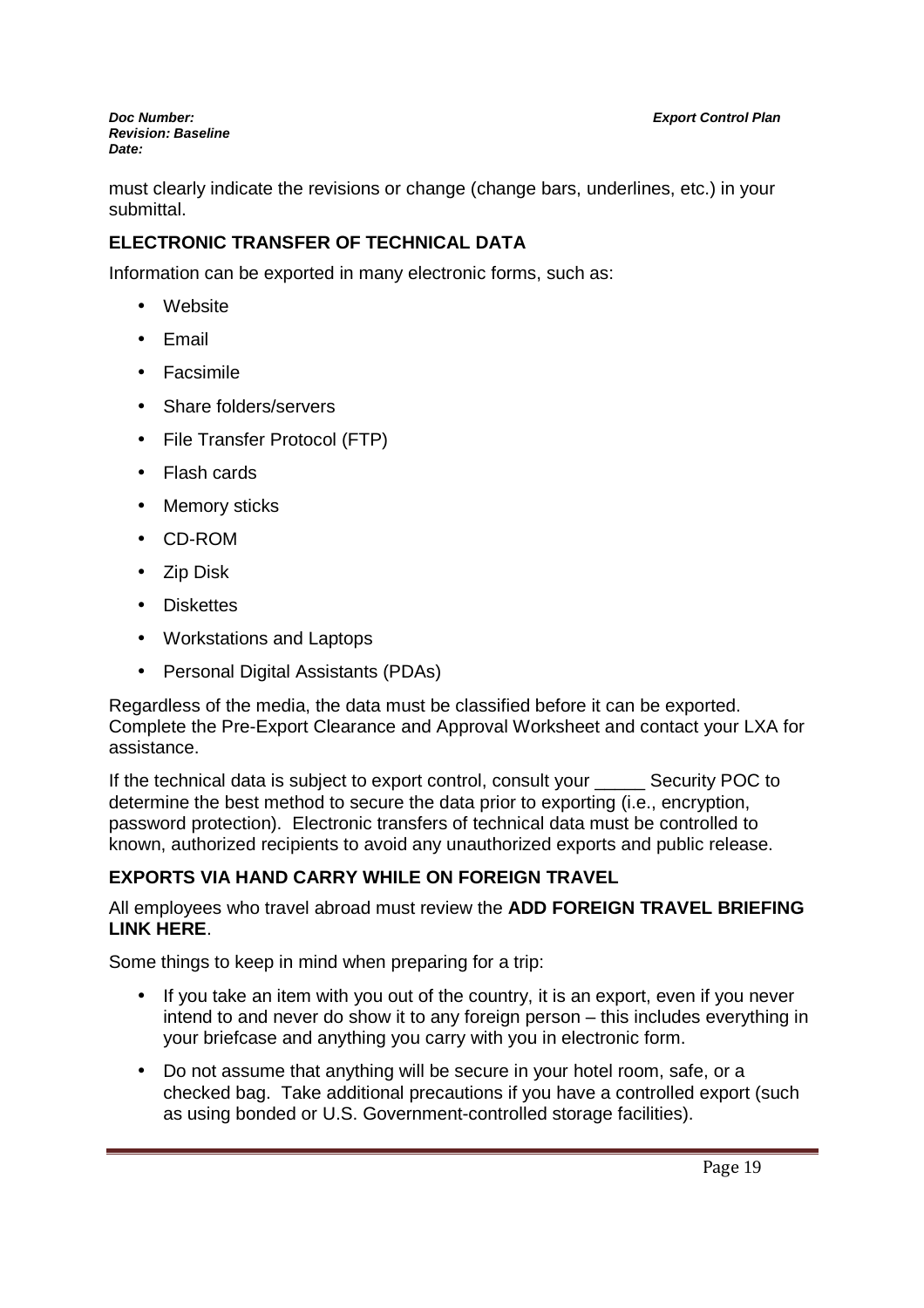- Allow adequate lead-time prior to your trip to obtain any necessary authorization to carry controlled items with you and to allow the responsible export officials reasonable time to analyze your request and take any necessary action to secure approval. Export review, classification and sometimes authorization can be completed without having prepared travel orders.
- Use the resources available from the International Corporate Resources site found on \_\_\_\_\_ at ADD LINK HERE. This resource can provide information on your destination, i.e., entry/exit requirements, medical alerts, risk factors, and special precautions required.

Think about how the items you plan to carry with you might appear to airport security and customs officials – if available, carry appropriate documentation relating to your official travel status and purpose of your travel and items you carry to ensure smooth passage through customs.

## **10.1.1 International Travel Request System**

The **International Travel System is an automated workflow system designed to** clarify and ease the process for international travelers, proxies, and approvers. The system walks the traveler through a complex process to ensure the correct forms are completed and approved based on answers to questions regarding the travel.

The purpose of the export section is to determine the exact export requirements in relation to the technology (hardware, software, or technical data). Work with your Travel Proxy to ensure sufficient detail is provided to assist with this determination.

Complete details must be provided for all hardware, software, and technical data being hand carried out of the United States. A Pro-Forma Invoice will be generated for laptop/equipment if applicable, whether you have defense technology on your laptop, or you travel using the TMP exception, you will need to work with your Travel Proxy to complete the online pro forma invoice to avoid problems with customs officials here or in another country. While not mandatory under government regulations, if you travel without this documentation, Customs officials may question whether you purchased your laptop overseas and you are trying to avoid paying duties by claiming that you bought it in the U.S. By carrying a pro forma invoice on \_\_\_\_\_ letterhead, you can avoid this potential hassle and possible seizure.

When traveling to a foreign destination, and transporting an export that requires a license, you must have an export license for that export in your possession.

Go to **COMPANY TRAVEL REQUEST SYSTEM** for more information.

# **11.0 COMPLIANCE POLICIES AND PROCEDURES**

The following are same policies for facilitating, authorizing, and controlling the transfer of sensitive and export controlled data to foreign persons. Be certain to verify current version before use.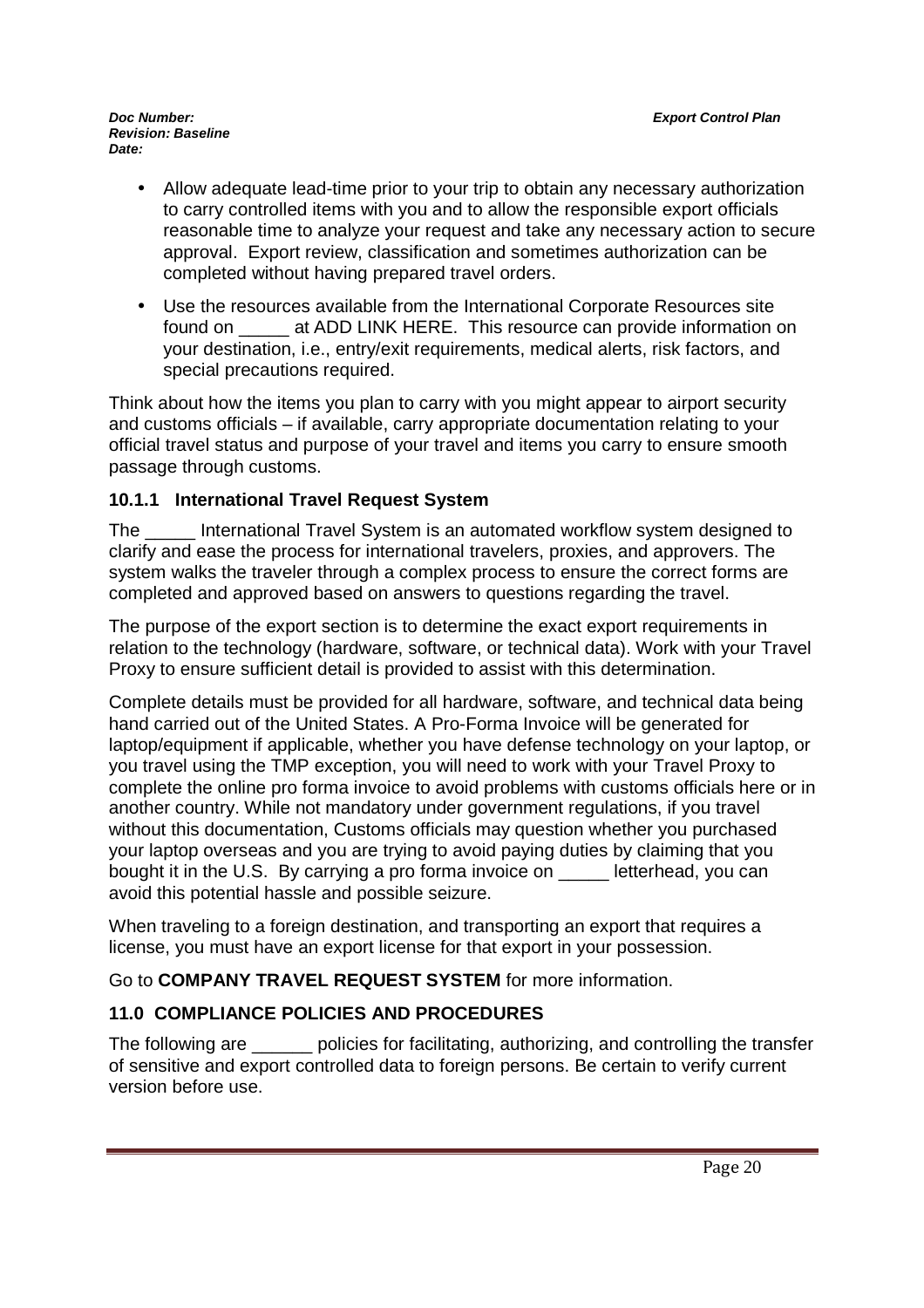**Doc Number: Export Control Plan** 

**Revision: Baseline Date:** 

#### **\_\_\_\_\_\_\_ EXPORT POLICES AND PROCEDURES**

is committed to export controls compliance. Relevant Corporate policies that \_\_\_\_\_\_\_ personnel should be familiar with include the following:

1. Information and Data Protection Policy

Sets policies, standards, and guidelines for all aspects of information security in \_\_\_\_\_ information technology systems including customer or government furnished equipment.

2. Foreign Person Access to Controlled Technology

Establishes the requirements, processes, and responsibilities for the protection of controlled technology to preclude unauthorized access to export-controlled information by foreign person employees, suppliers, visitors, and customers when their assignment requires them to access areas and information systems containing such information or material.

3. Compliance with US Export and Sanctions Regulations

Establishes policies for compliance with U.S. regulations governing the export of munitions, dual-use items and related technical data.

4. Proprietary Information, Technical Data and Personal Information

Establishes policies (i) to help employees determine what information may be disclosed to non-employees, as well as the relative sensitivity of information that should not be disclosed outside of \_\_\_\_\_ without proper authorization; (ii) for the protection of Proprietary Information developed by and/or in the possession of \_\_\_\_\_; and (iii) for delivery of Technical Data with restrictive markings under U.S. Government contracts and subcontracts.

5. Risk Management

policy on the marketing, contracting, and conduct of international business activities by \_\_\_\_\_\_ and its subsidiaries

6. Corporate Export Administration Manual

Provides procedures for complying with US export regulations, as well as an overview of the framework of U.S. export regulations.

#### **11.1 EXPORT POLICES AND PROCEDURES (AS REQUIRED)**

Relevant endicies that personnel can reference as needed include the following:

- 1. Procedural Requirements for Processing Requests for Access to Installations or Facilities by Foreign Nationals or U.S. Citizens Who are Reps of Foreign entities
- 2. Coordination and Authorization of Access by Foreign Nationals and Foreign Representatives to \_\_\_\_\_\_\_\_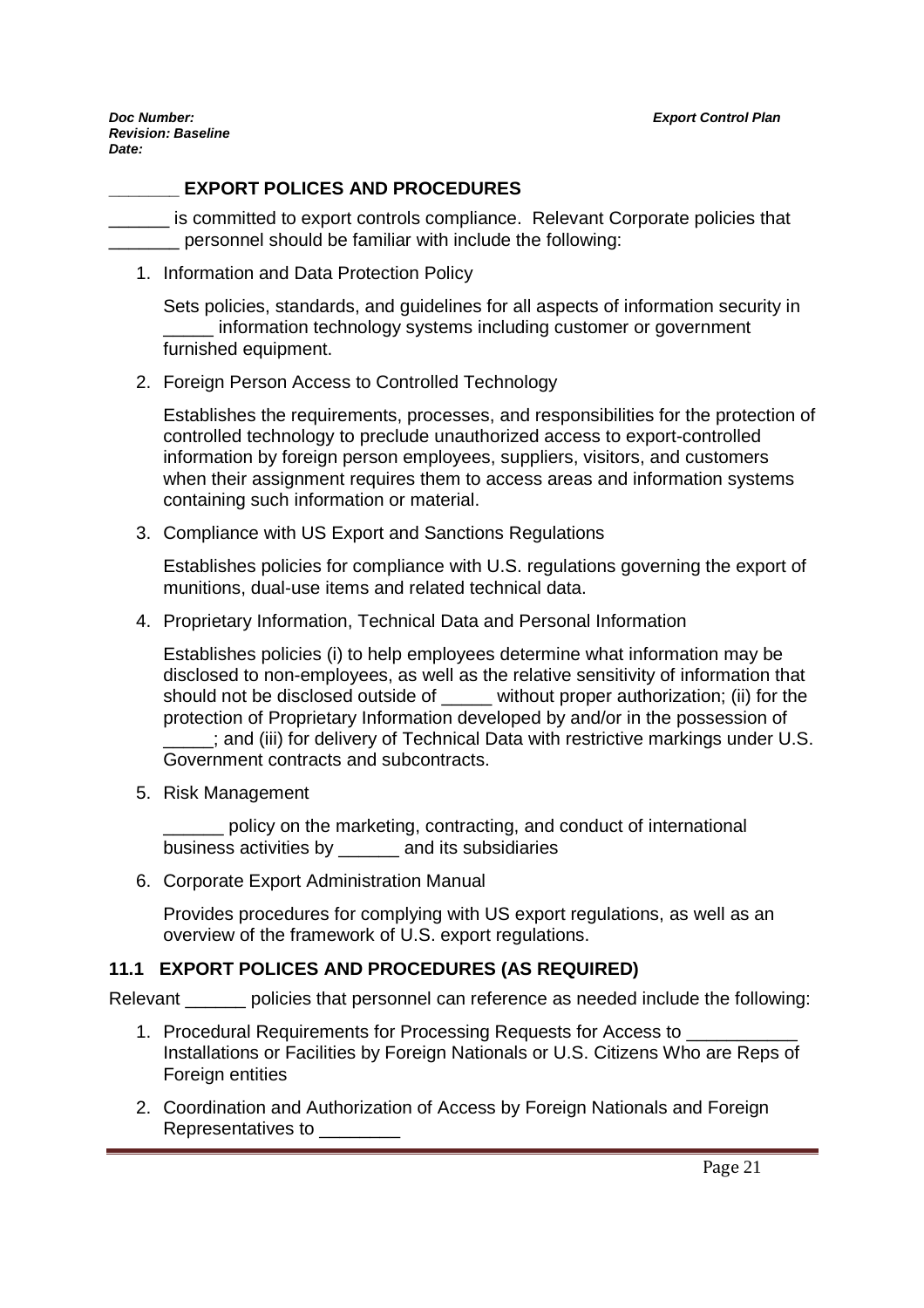- 3. Security Program Procedural Requirements
- 4. Foreign Access to Technology Transfer Materials
- 5. Export Control Program / Procedural Requirements
- 6. Management of Scientific and Technical Information (STI)
- 7. Requirements for Documentation, Approval, and Dissemination of Scientific and Technical Information (STI)
- 8. Security Procedural Requirements
- 9. Procedural Requirements

#### **12.0 RECORD KEEPING**

#### **RESPONSIBILITY**

For all exports, the BXA is responsible for maintaining records on all exports and export authorizations in accordance with the Export Administration Regulations and the International Traffic in Arms Regulations. Records must be available for inspection by

or U.S. Government agencies, as required. Exporter must ensure that LXA and BXA are provided a copy of all export documents in their possession. BXA records are the official records subject to internal and external audit.

#### **RETENTION PERIOD**

Export-related records must be maintained for five years after export or five years after the expiration of the export authorization (whichever is longer), and are to be readily available for inspection at any time during those five years. Since DOS licenses are valid for four years, the minimum record maintenance period for exports under such authorizations is nine years.

#### **PROCEDURES**

Records and export control documents include, but are not limited to, the following:

- License applications and supporting documents, agreements and other approvals
- Shipper's Letter of Instructions
- Copies of AES filings
- Invoices (commercial and/or pro forma)
- Delivery verifications and foreign import certificates
- Purchase orders
- Air way bills
- Non-transfer and Use Certificates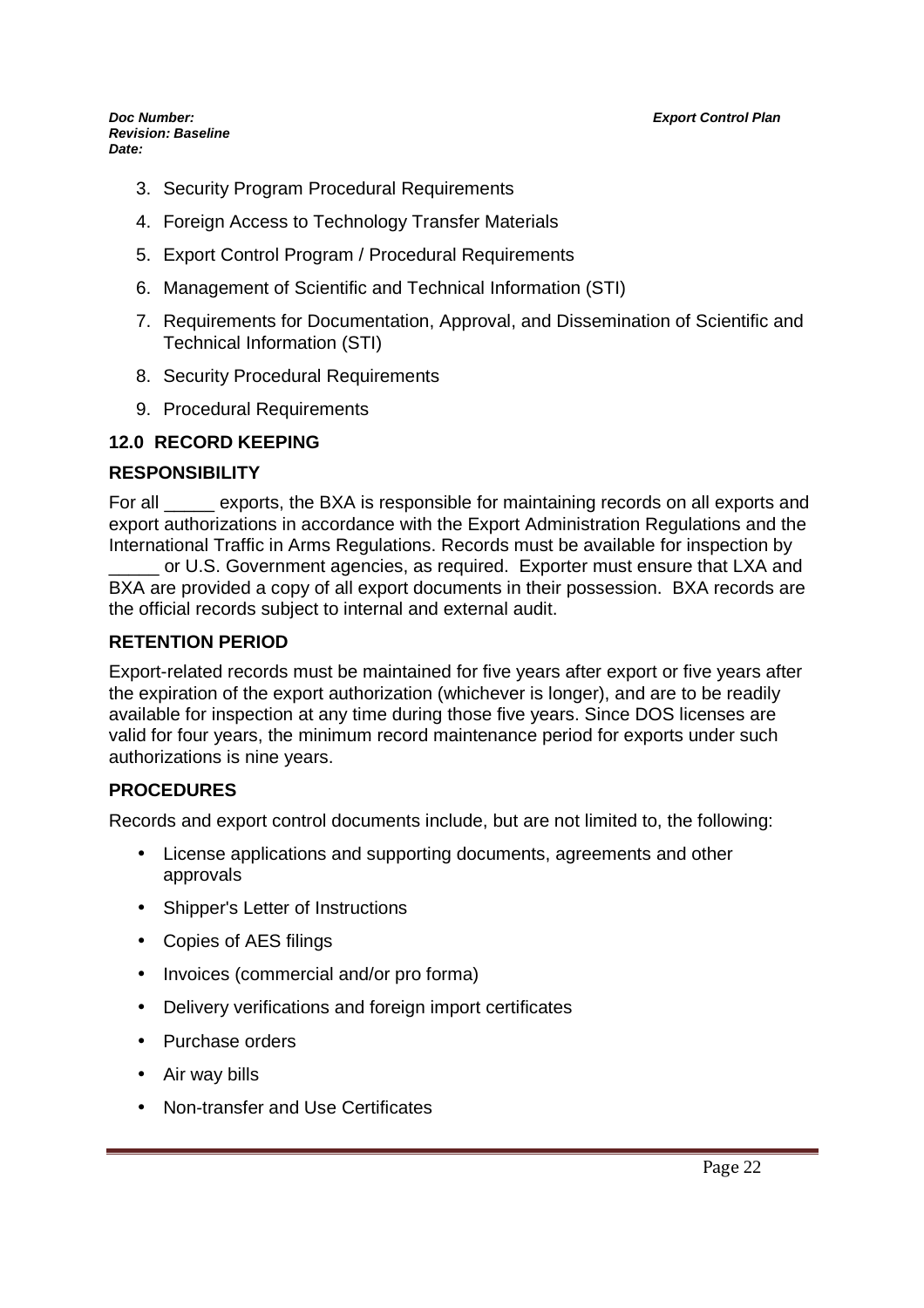> • Any other documents used in the regulation or control of defense articles, defense services, or technical data for which a license or other approval is required.

## **SPECIAL REPORTING REQUIREMENTS**

- ITAR Exemptions: Most of the 50+ ITAR exemptions require various reporting requirements (see Section 8 of Corporate Export Manual).
- License Provisos/Riders/Conditions: DOS and DOC licenses are often approved with provisos that address a variety of reporting requirements.
- Wassenaar Reporting: The Wassenaar Arrangement was established in order to contribute to regional and international security and stability, by promoting transparency and greater responsibility in transfers of a variety of dual-use goods and technologies. The Bureau of Industry and Security requires an annual report of "Wassenaar exports" shipped by U.S. exporters. Complete information pertaining to Wassenaar, with specific instructions on what exports are to be included in SAIC's annual report to BIS, is available at: **BIS's Wassenaar (www.bis.doc.gov/wassenaar/default.htm)**

## **13.0 EXPORT TRAINING**

## **TRAINING REQUIREMENTS**

All \_\_\_\_\_\_ Personnel are required to undergo an annual familiarization training in order to ensure awareness of Export Control requirements.

# **14.0 EXPORT/SECURITY POINTS OF CONTACT**

a. \_\_\_\_\_\_\_\_\_\_\_\_\_\_\_\_\_\_\_\_\_\_\_\_\_\_\_\_\_\_\_\_\_\_\_\_\_\_\_\_\_\_\_\_\_\_ b. \_\_\_\_\_\_\_\_\_\_\_\_\_\_\_\_\_\_\_\_\_\_\_\_\_\_\_\_\_\_\_\_\_\_\_\_\_\_\_\_\_\_\_\_\_\_  $C.$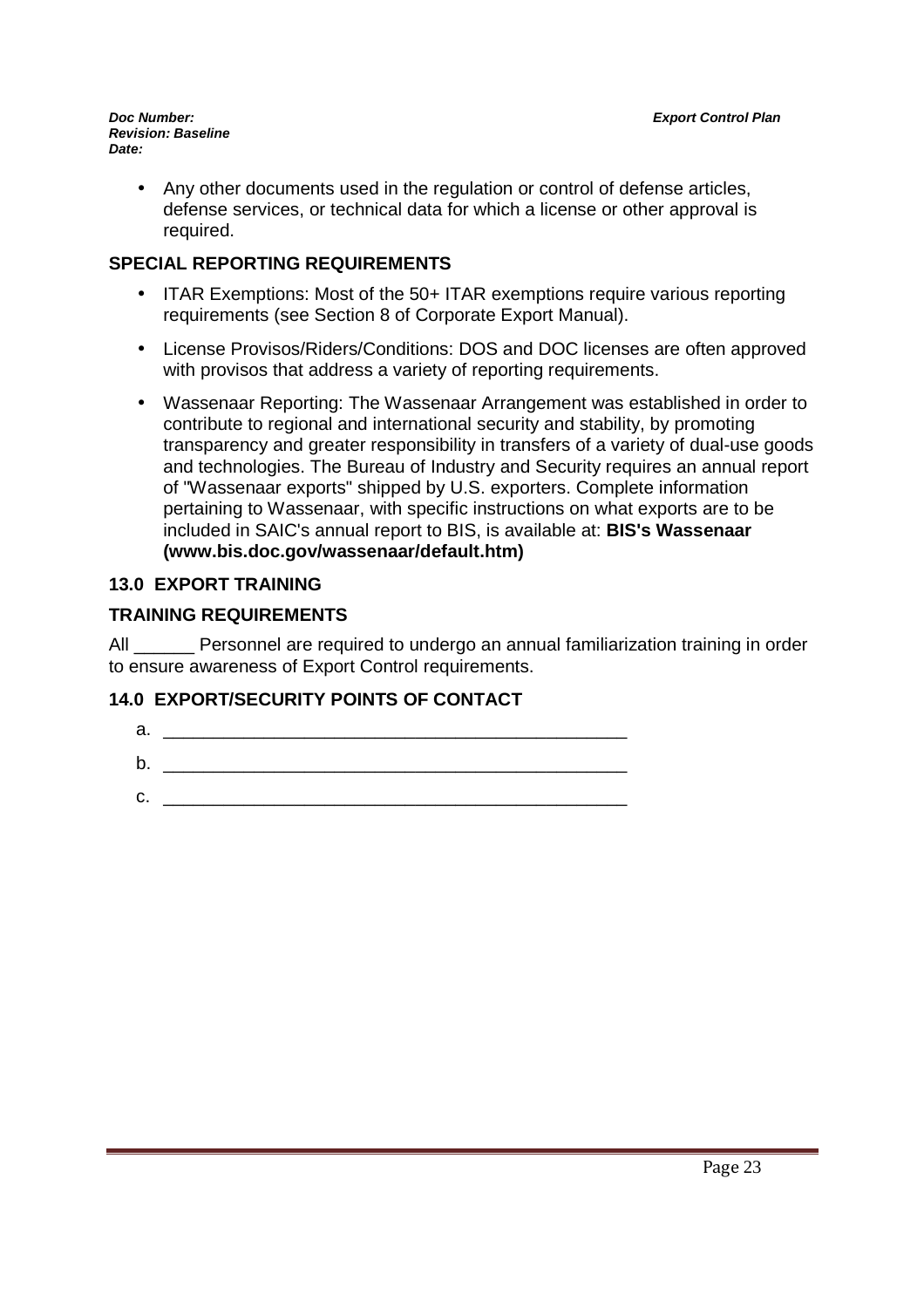## **15.0 EXPORT RELATED FORMS**

| Fo <u>rm</u> | <u>Title</u>                                          | <u>Usage</u>                                                                                                                                                                                                                                                                               |
|--------------|-------------------------------------------------------|--------------------------------------------------------------------------------------------------------------------------------------------------------------------------------------------------------------------------------------------------------------------------------------------|
|              | <b>Pre-Export Clearance</b><br>and Approval Worksheet | This form is used to<br>submit information to<br>one's Local Export<br>Administrator or the<br><b>Business Unit</b><br>Administrator for<br>assistance with an<br>export.                                                                                                                  |
|              | Foreign Travel Briefing                               | This acknowledgement<br>form contains guidelines<br>for foreign travel with<br>regards to exports. The<br>information includes<br>guidelines for ___<br>employees for marketing,<br>carrying laptops and<br>other equipment,<br>customer meetings and<br>export licensing<br>requirements. |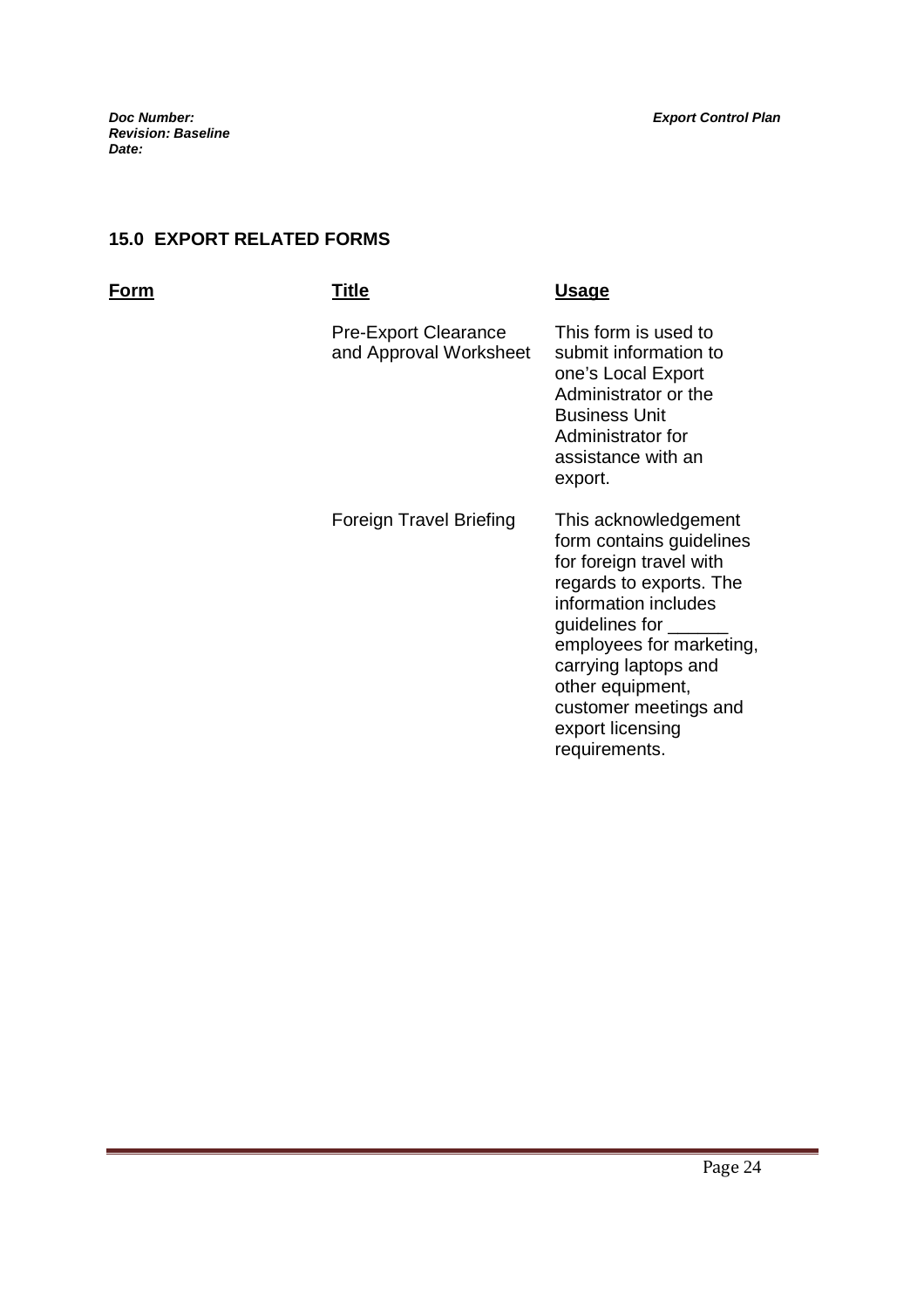## **16.0 WEBSITES AND SELECTED WEB PAGES**

| Bureau of Industry and Security<br>(BIS)                                                                                                                    | http://www.bis.doc.gov/                                |
|-------------------------------------------------------------------------------------------------------------------------------------------------------------|--------------------------------------------------------|
| Denied Parties List (DPL)                                                                                                                                   | http://www.bis.doc.gov/DPL/Default.shtm                |
| <b>Designated Countries List</b>                                                                                                                            | <b>OER - EXPORT CONTROL</b>                            |
| Department of Commerce<br>(DOC)                                                                                                                             | http://www.commerce.gov/                               |
| Department of State (DOS)                                                                                                                                   | http://www.state.gov/                                  |
| Entities List (EL)                                                                                                                                          | http://www.bis.doc.gov/ENTITIES/                       |
| <b>Export Administrations</b><br><b>Regulations (EAR)</b>                                                                                                   | http://www.access.gpo.gov/bis/ear/ear_data.html        |
| <b>Export Administrations</b><br><b>Regulations for Recordkeeping</b>                                                                                       | http://www.access.gpo.gov/bis/ear/pdf/762.pdf          |
| <b>International Traffic in Arms</b><br><b>Regulations (ITAR)</b>                                                                                           | http://www.pmddtc.state.gov/regulations_laws/itar.html |
| <b>International Traffic in Arms</b><br><b>Regulations for Recordkeeping</b><br>requirements concerning<br>defense articles and defense<br>services § 122.5 | http://ecfr.gpoaccess.gov                              |
| International Traffic in Arms<br>Regulations § 123.26<br>Recordkeeping requirement for<br>exemptions.                                                       | http://ecfr.gpoaccess.gov                              |
|                                                                                                                                                             |                                                        |
| Directorate of Defense Trade<br>Controls (DDTC)                                                                                                             | http://www.pmddtc.state.gov/                           |
| <b>United States Munitions List</b><br>(USML)                                                                                                               | http://ecfr.gpoaccess.gov/                             |
| Corporate Export<br>Administration                                                                                                                          |                                                        |
| Wassenaar List                                                                                                                                              | http://www.bis.doc.gov/wassenaar/default.htm           |

#### **17.0 ACROYNM LIST**

The following list of acronyms is used throughout this document.

AECA Arms Export Control Act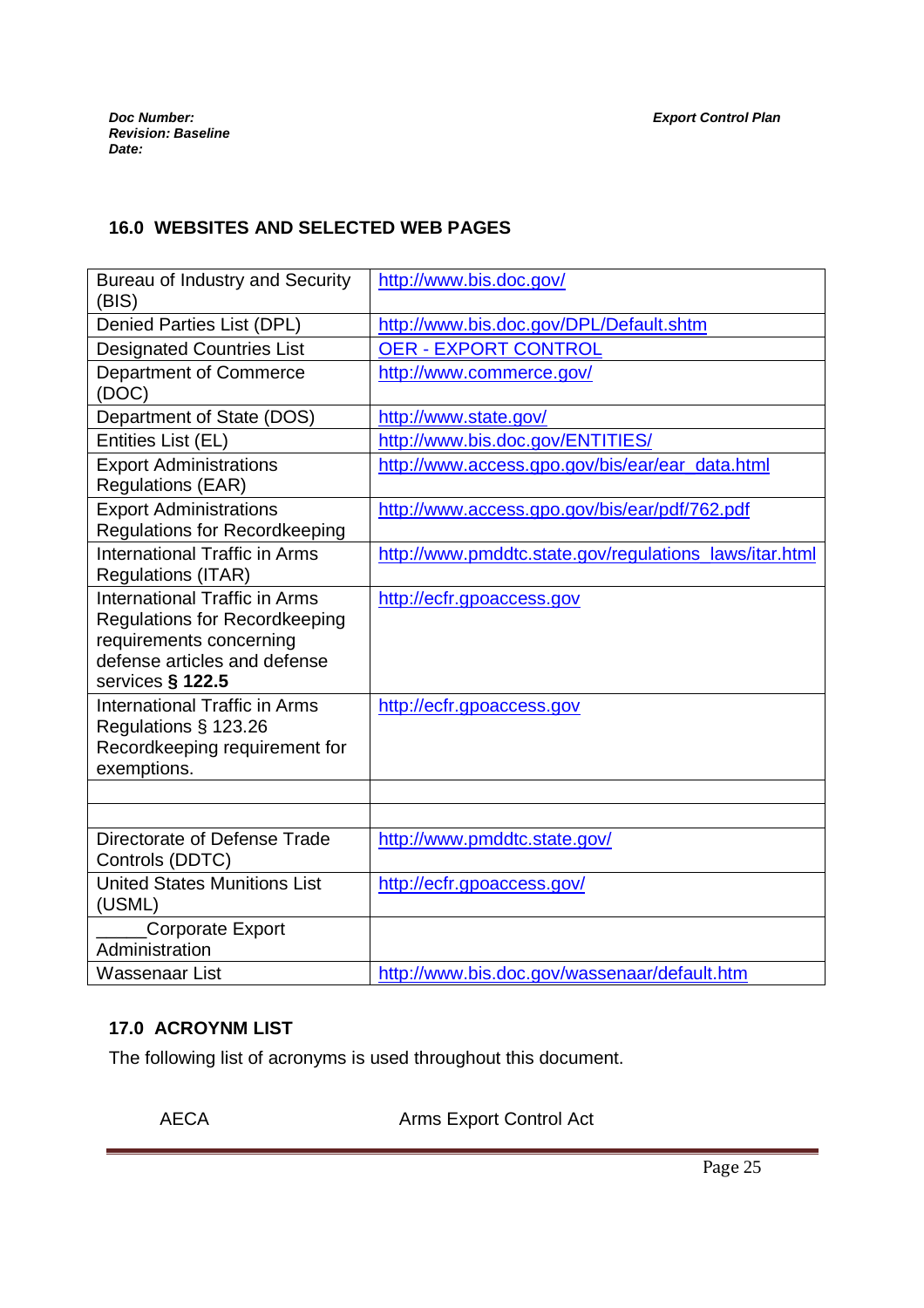| <b>BIS</b>   | Bureau of Industry and Security                             |  |
|--------------|-------------------------------------------------------------|--|
| <b>BXA</b>   | <b>Business Unit Export Administrator</b>                   |  |
| <b>CLL</b>   | <b>Commerce Control List</b>                                |  |
| <b>COTS</b>  | <b>Commercial off-the-Shelf</b>                             |  |
| <b>CFR</b>   | Code of Federal Regulations                                 |  |
| <b>CXA</b>   | Corporate Export Administrator                              |  |
| <b>DDTC</b>  | Directorate of Defense Trade Controls                       |  |
| <b>DOC</b>   | Department of Commerce                                      |  |
| <b>DOS</b>   | Department of State                                         |  |
| EAA          | <b>Export Administration Act</b>                            |  |
| <b>DOE</b>   | The Department of Energy                                    |  |
| <b>EAR</b>   | <b>Export Administration Regulations</b>                    |  |
| <b>ECCN</b>  | <b>Export Control Classification Number</b>                 |  |
| <b>FACP</b>  | <b>Facility Access Control Plan</b>                         |  |
| <b>FSO</b>   | <b>Facility Security Officer</b>                            |  |
| GL           | <b>General License</b>                                      |  |
| <b>ITAR</b>  | International Traffic In Arms Regulations                   |  |
| <b>LXA</b>   | Local Export Administrator                                  |  |
| <b>NRC</b>   | <b>Nuclear Regulatory Commission</b>                        |  |
| <b>OFAC</b>  | <b>Office of Foreign Assets Control</b>                     |  |
| <b>PRACA</b> | <b>Problem Reporting and Corrective Action</b><br>Data Base |  |
| <b>SED</b>   | <b>Shipper's Export Declaration</b>                         |  |
| TAA          | <b>Technical Assistance Agreement</b>                       |  |
| <b>TCP</b>   | <b>Technology Control Plan</b>                              |  |
| <b>TDR</b>   | <b>Technical Data Record</b>                                |  |
| <b>TTCP</b>  | <b>Technology Transfer Control Plan</b>                     |  |
| <b>USML</b>  | <b>United States Munitions List</b>                         |  |

## **18.0 DEFINITIONS**

**Bureau of Industry and Security (BIS):** An Agency within the Department of Commerce responsible for administering and enforcing export controls on dual-use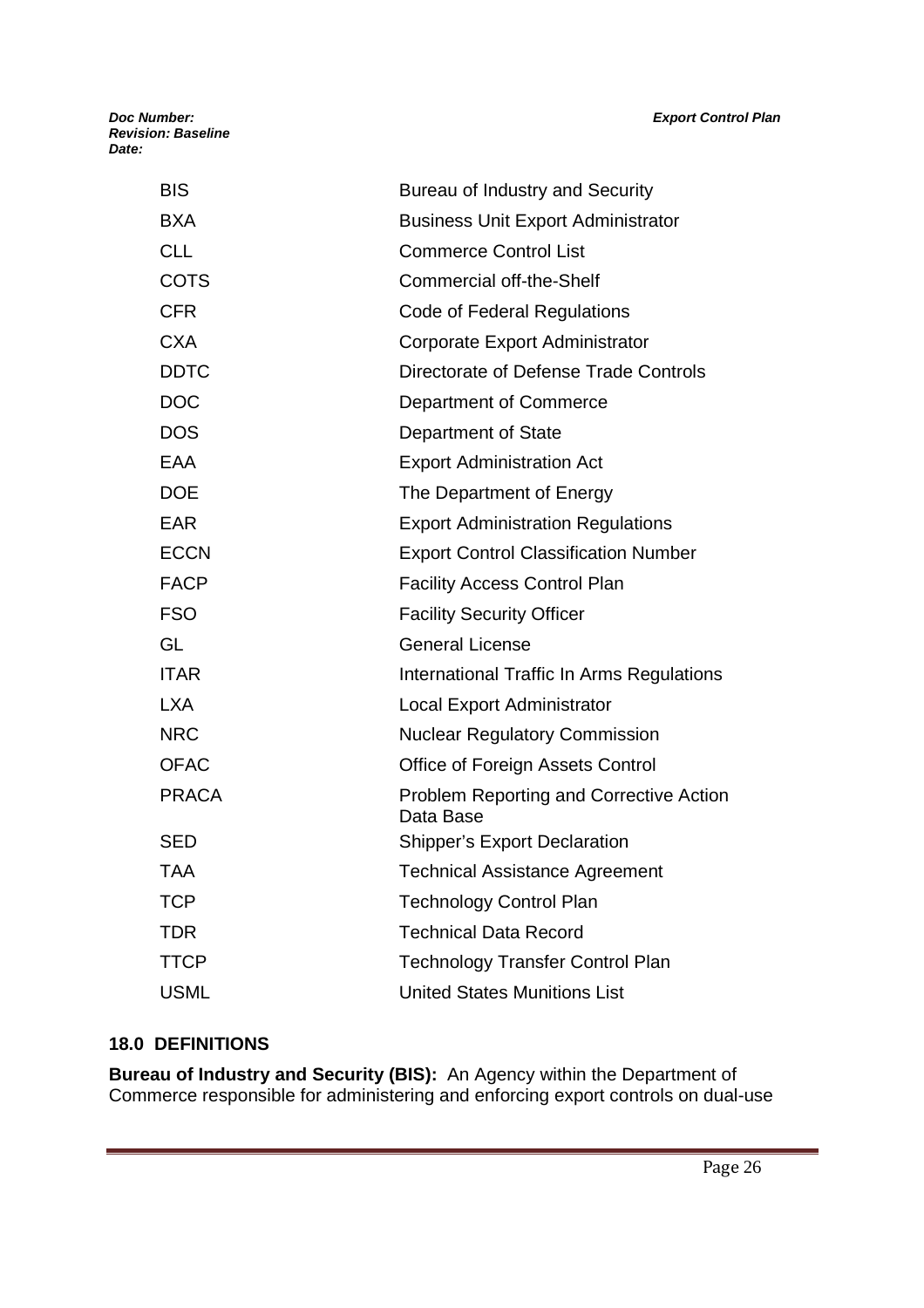items. BXA administers the Export Administration Act (EAA) by developing export control policies, issuing export licenses, and prosecuting violators.

**Classification (for export):** The Category of the CCL or USML assigned to a commodity (item of hardware, software, or technical information). An item may be classified through a rationalized decision by an exporter, ECR, or the EST. However, both the Commerce Department and the State Department may officially assign classification to an item through either the Commerce Department's Commodity Classification process, or through the State Department's interagency Commodity Jurisdiction process. The exporter is responsible for making sure an item is classified properly.

**Code of Federal Regulations (CFR):** The CFR is the codification of the rules published in the Federal Register by the Executive departments and agencies of the Federal Government. The Export Administration Regulations are in 15 CFR [Chapter VII], parts 730-774. The International Traffic in Arms Regulations are in 22 CFR parts 120-130.

**Commerce Control List (CCL):** The CCL is part of the Export Administration Regulations, which is administered by the U.S. Department of Commerce. The CCL describes dual-use commodities (that is, hardware, software, or technology that can be used for either military or civil purposes) that are subject to EAR export controls, according to the EAR categorizing system of Export Control Classification Numbers (ECCNs).

**Commodity Jurisdiction (CJ):** A commodity jurisdiction is a request that determines whether an item or service is subject to the export licensing authority of the Department of Commerce (BIS) or the Office of Defense Trade Control (DTC) within the Department of State. BIS is the primary licensing agency for dual-use exports, while the DTC licenses defense articles and services.

**Consignee:** A Consignee is an intermediate party to an export transaction, who takes at least temporary custody of an item while it is in transit between the exporter and enduser. Examples include freight forwarders (shippers), entities modifying an item in a foreign country prior to its delivery to a third country, and contractors to foreign governments.

**Defense Article:** Any item listed on the USML, including technical data.

**Defense Trade Controls (DTC):** The Directorate of Defense Trade Controls, in accordance with sections 38-40 of the Arms Export Control Act (AECA) (22 U.S.C. 2778-80) and the International Traffic in Arms Regulations (22 C.F.R. Parts 120-130), controls the export and temporary import of defense articles and services by taking final action on license applications and other requests for approval for defense trade exports and retransfers, and handling matters related to defense trade compliance, enforcement and reporting.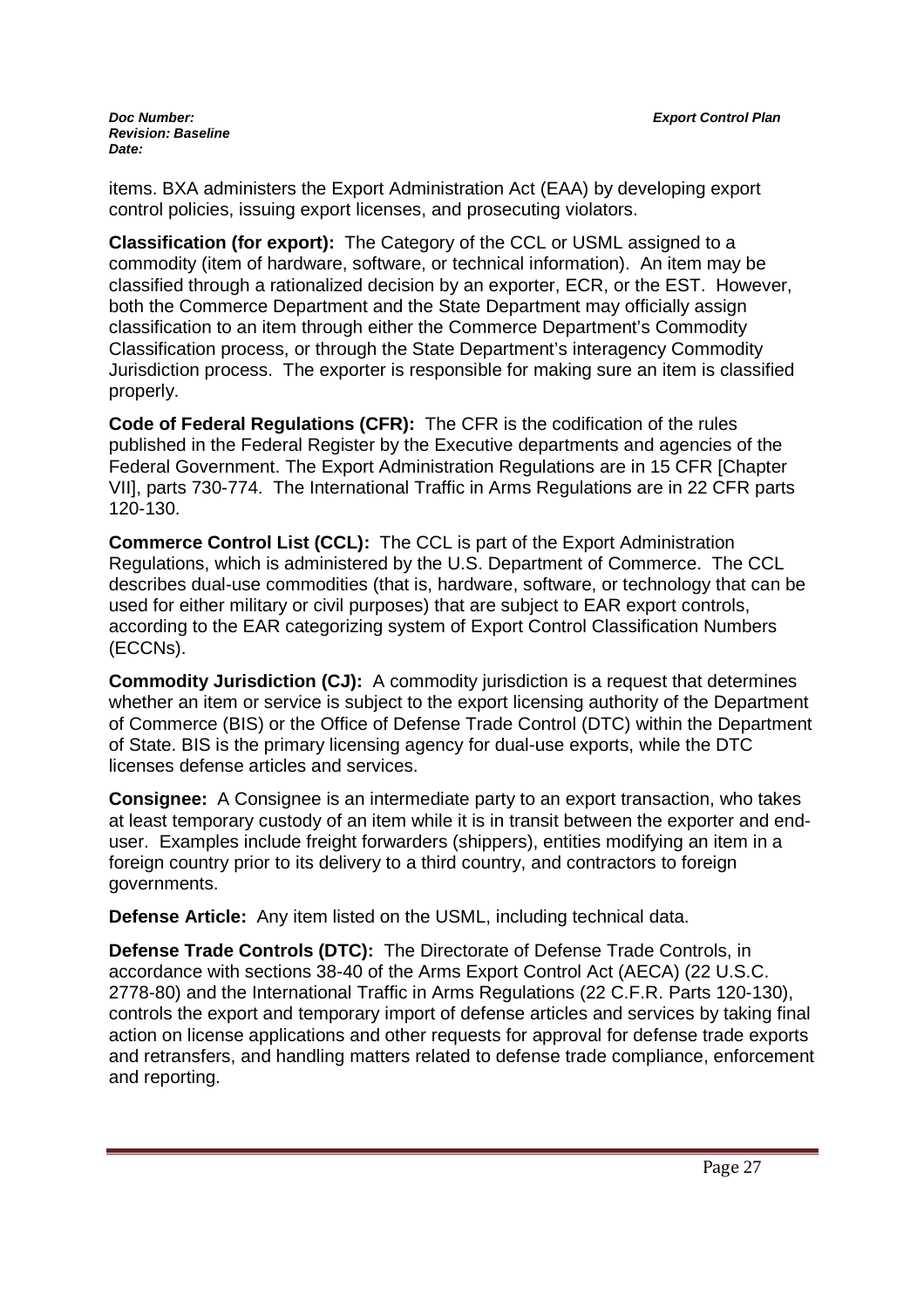**Denied Persons List:** A list, referenced in Supplement No. 2 to part 764 of the EAR, of specific persons who have been denied export privileges, in whole or in part. The full text of each order denying export privileges is published in the Federal Register.

**Department of Commerce:** The Department of Commerce has jurisdiction over items that are controlled due to national security, foreign policy, missile proliferation concerns, and protecting short supply. In general, these things have a primarily civil purpose but some things can be dual-use (encryption software is a good example) and these are more tightly controlled.

**Department of State:** The Department of State has jurisdiction over items that are controlled for national security. Some types of GPS, radiation hardened parts and other things with significant military applications.

**Destination Control Statements:** Statements that show an item is export-controlled and must not be re-transferred or re-exported. This can be required by a license, an exemption or exception, or by policy.

**Detailed Design Data:** Design Review Data Packages (in total), possible subsets of Data Packages, Build-to-print information, etc. that would enable a party to re-create an item, in whole or in part.

**Directorate of Defense Trade Control (ODTC):** The office at the Department of State, which administers licenses, defense services, and defense (munitions) articles.

**Dual-Use Items:** Dual-Use Items may have both non-military and military use.

**Encryption:** The conversion of plain text into cipher text by the means of a cryptographic system or code. Encryption makes information unintelligible to an unauthorized user.

**Entities List:** The Bureau of Industry and Security maintains a list of firms and individuals who have been denied export and re-export privileges.

**Export Administration Act (EAA):** The EAA is the legislative authority that grants the Department of Commerce the authority to issue regulations, and to administer and enforce export controls for national security, foreign policy, and short supply.

**Export Administration Regulations (EAR):** The EAR is Parts 730 through 774 of the Code of Federal Regulations (15 CFR 730-774) that are administered by the U.S. Department of Commerce. The EAR defines export controls and commodities (hardware, software, and technology) that are subject to the export control authority of the Commerce Department. EAR-controlled items are referred to collectively as the Commerce Control List.

**Export Control Classification Number (ECCN):** An Export Control Classification Number is used to identify individual items on the Commerce Control List.

**Foreign National (FN): as defined in KNPR1600.1** Any person who is not a citizen of the United States, including a citizen, permanent resident alien or protected individual of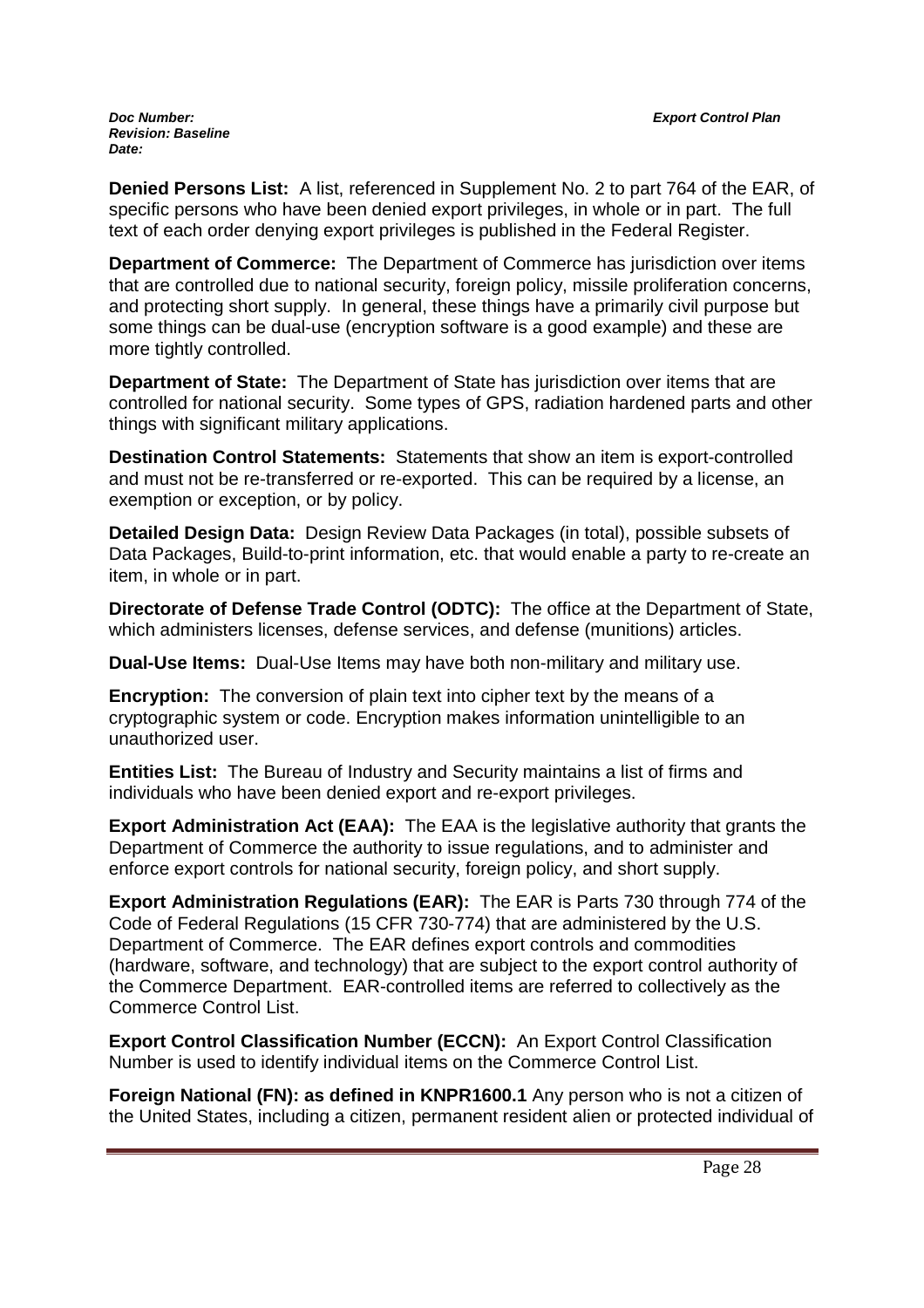the United States, who represents a government, business, organization, or person of a country other than the United States.

**Foreign Person: as defined in ITAR 120.16.** Any natural person who is not a lawful permanent resident as defined by 8 U.S.C. 1101(a) (20) or who is not a protected individual as defined by 8 U.S.C. 1324b (a) (3). It also means any foreign corporation, business association, partnership, trust, society or any other entity or group that is not incorporated or organized to do business in the United States, as well as international organizations, foreign governments and any agency or subdivision of foreign governments (e.g., diplomatic missions).

**Individual Validated License (IVL):** A license specifically obtained for the export of a particular item.

**International Traffic in Arms Regulations (ITAR:** The ITAR are Parts 120 through 130 of the Code of Federal Regulations (22 CFR 120-130) that are administered by the U.S. State Department. The ITAR defines export controls and military commodities (goods and services) that are subject to the export control authority of the State Department. ITAR-controlled items are referred to collectively as the U.S. Munitions List (USML).

**License:** A document bearing the word license issued by the Director, Directorate of Defense Trade Controls or his authorized designee permitting the export or temporary import of a specific defense article or defense service controlled by the ITAR or EAR.

**License Exception:** An authorization contained in Part 740 of the Export Administration Regulations (EAR) that allows the export or re-export, under stated conditions (i.e., quantity, commercial value, country of destination, identity of the exporter, and identity of the end user), of items subject to the EAR that would otherwise require a license.

**License Exemptions:** An authorization contained in the International Traffic in Arms Regulations (ITAR) that allows the export or re-export, under stated conditions, of items subject to the ITAR that would otherwise require a license.

**List of Debarred Parties:** List published by ODTC. The persons on this list have been convicted of violating or conspiracy to violate the Arms Export Control Act (AECA). As a consequence, they are subject to "statutory debarment" pursuant to section 38(g) (4) of the AECA and section 127.7 of the International Traffic in Arms Regulations. Thus, they are prohibited from participating directly or indirectly in the export of defense articles (including technical data) and defense services. The names of these parties and their ineligibility for defense trade have been previously published by the ODTC in the Federal Register. Statutory debarment remains in effect unless the debarred person's application for reinstatement of export privileges is granted by the ODTC. Notice of reinstatement will be published in the Federal Register and the person's name will be removed from the list.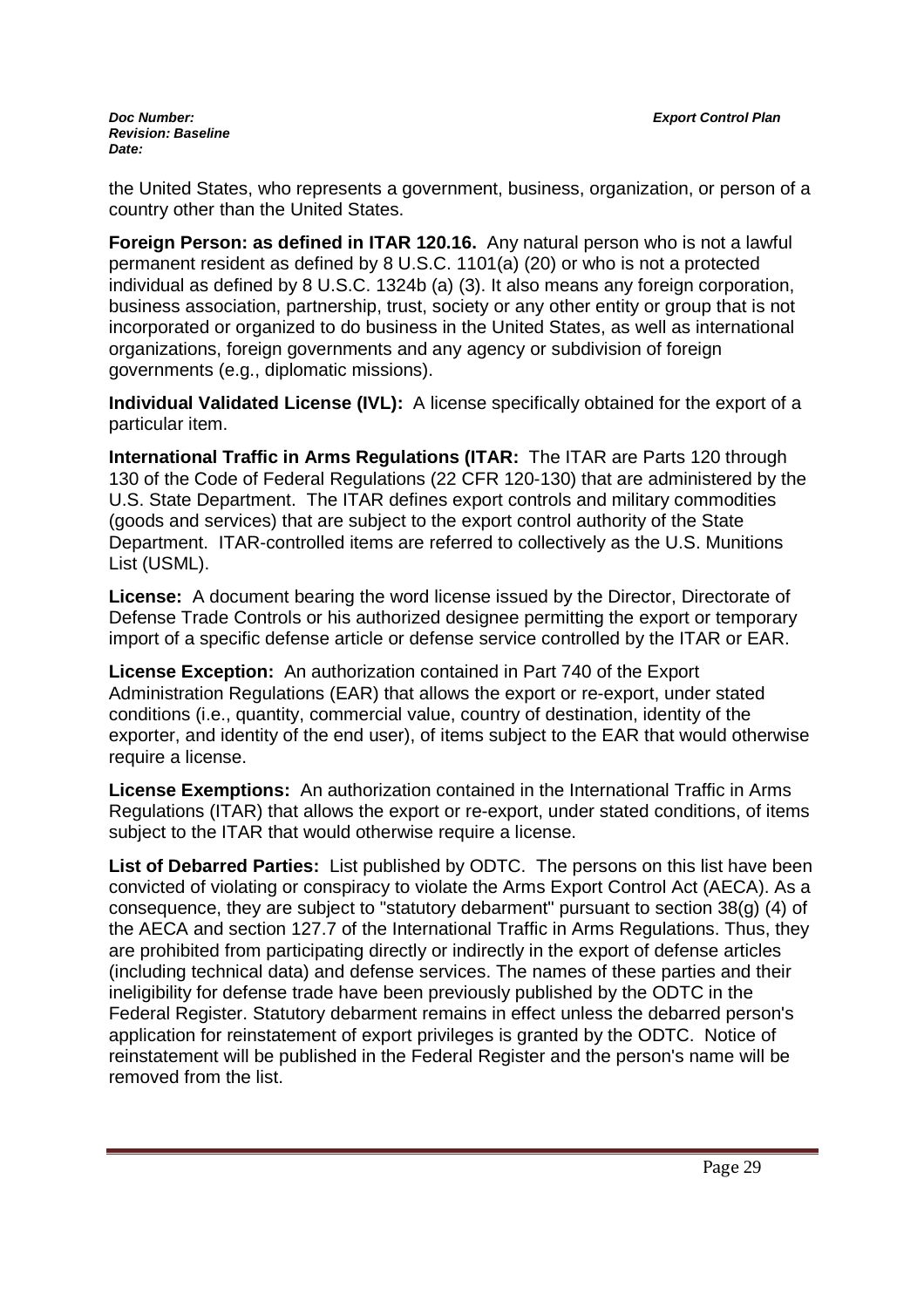**Office of Foreign Assets Control (OFAC):** The organization that controls access to foreign-controlled assets and maintains the **Specially Designated Nationals List,**  which lists individuals and companies owned or controlled by foreign countries.

**Public Domain:** Information that is published and generally accessible or available to the public.

**Shipper's Export Declaration (SED):** A shipping document used by the Bureau of Census for compiling official U.S. export trade statistics and by the Bureau of Export Administration (BIS) in administering and enforcing the Export Administration Act and its regulations.

**Software:** Includes, but not limited to, the system functional design, logic flow, algorithms, application programs, operating systems and support software for design, implementation, test, operation, diagnosis and repair.

**Specially Designated Nationals List:** As part of its enforcement efforts, OFAC publishes a list of individuals and companies owned or controlled by, or acting for or on behalf of, targeted countries. It also lists individuals, groups, and entities, such as terrorists and narcotics traffickers designated under programs that are not countryspecific. Collectively, such individuals and companies are called "Specially Designated Nationals" or "SDNs." Their assets are blocked and

U.S. persons are generally prohibited from dealing with them.

**Technical Assistance Agreements:** An agreement for the performance of a defense service or disclosure of technical data (not to include granting a right to license or manufacture defense articles).

**Technical Data:** Information, other than software, required for the design, development, production, manufacture, assembly, operation, repair, testing, maintenance or modification of defense articles. This includes information in the form of blueprints, drawings, photographs, models, plans, instructions, and documentation.

**U.S. Person:** A person (as defined in section 120.14 of this part) who is a lawful permanent resident as defined by 8 U.S.C. 1101(a) (20) or who is a protected individual as defined by 8 U.S.C. 1324b(a) (3). It also means any corporation, business association, partnership, society, trust, or any other entity, organization or group that is incorporated to do business in the United States. It also includes any governmental (federal, state, or local) entity.

**United States Munitions List (USML):** These are defense related items (hardware, software, information, know-how, and services) that are subject to export controls defined in the ITAR and administered by the U.S. State Department.

**Wassenaar Arangement:** The Wassenaar Arrangement on Export Controls for Conventional Arms and Dual-Use Goods and Technologies, is one of four multilateral export control regimes in which the United States participates. The Wassenaar Arrangement establishes lists of items for which member countries are to apply export controls. Member governments implement these controls to ensure that transfers of the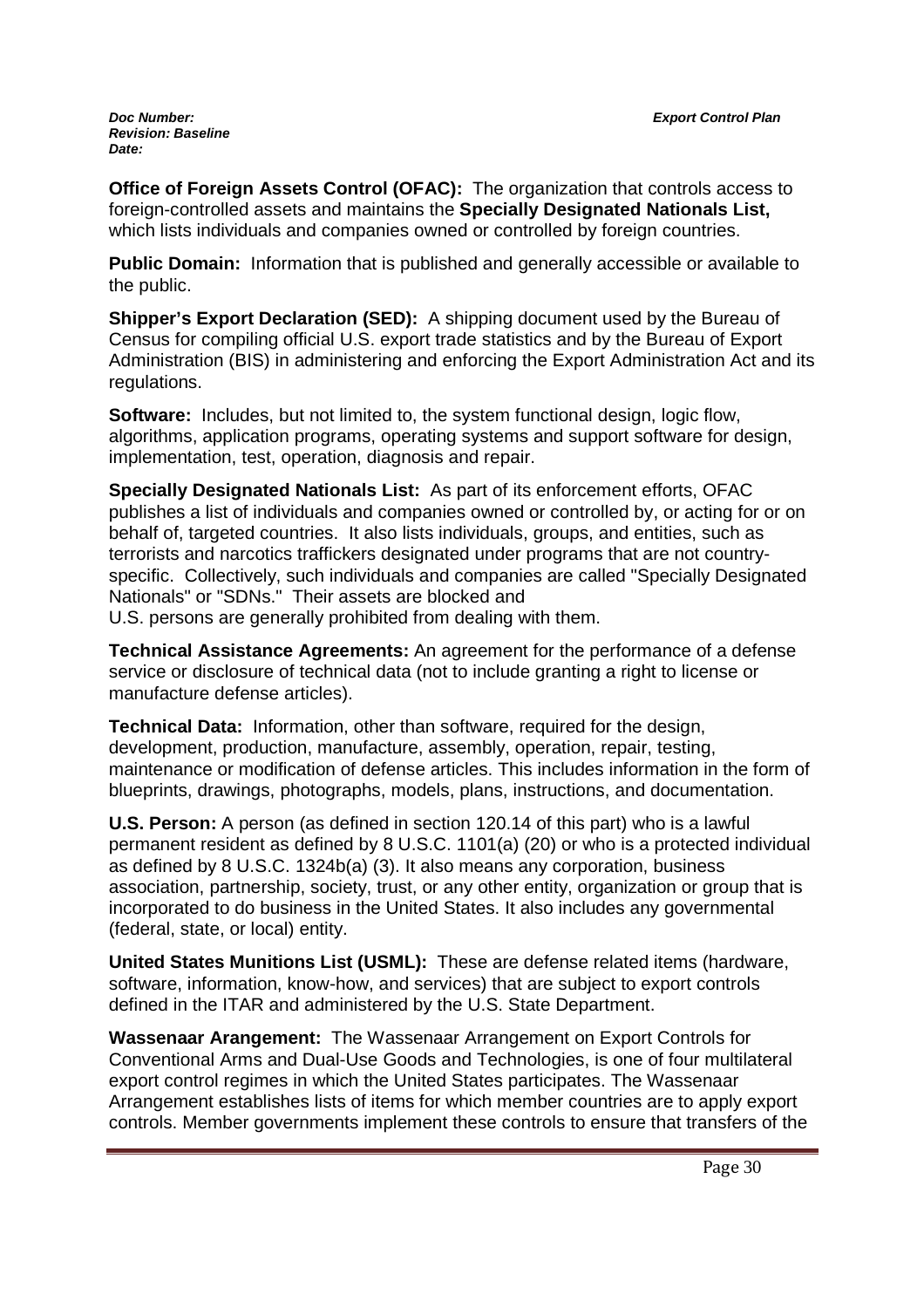controlled items do not contribute to the development or enhancement of military capabilities that undermine the goals of the Arrangement, and are not diverted to support such capabilities. In addition, the Wassenaar Arrangement imposes some reporting requirements on its member governments.